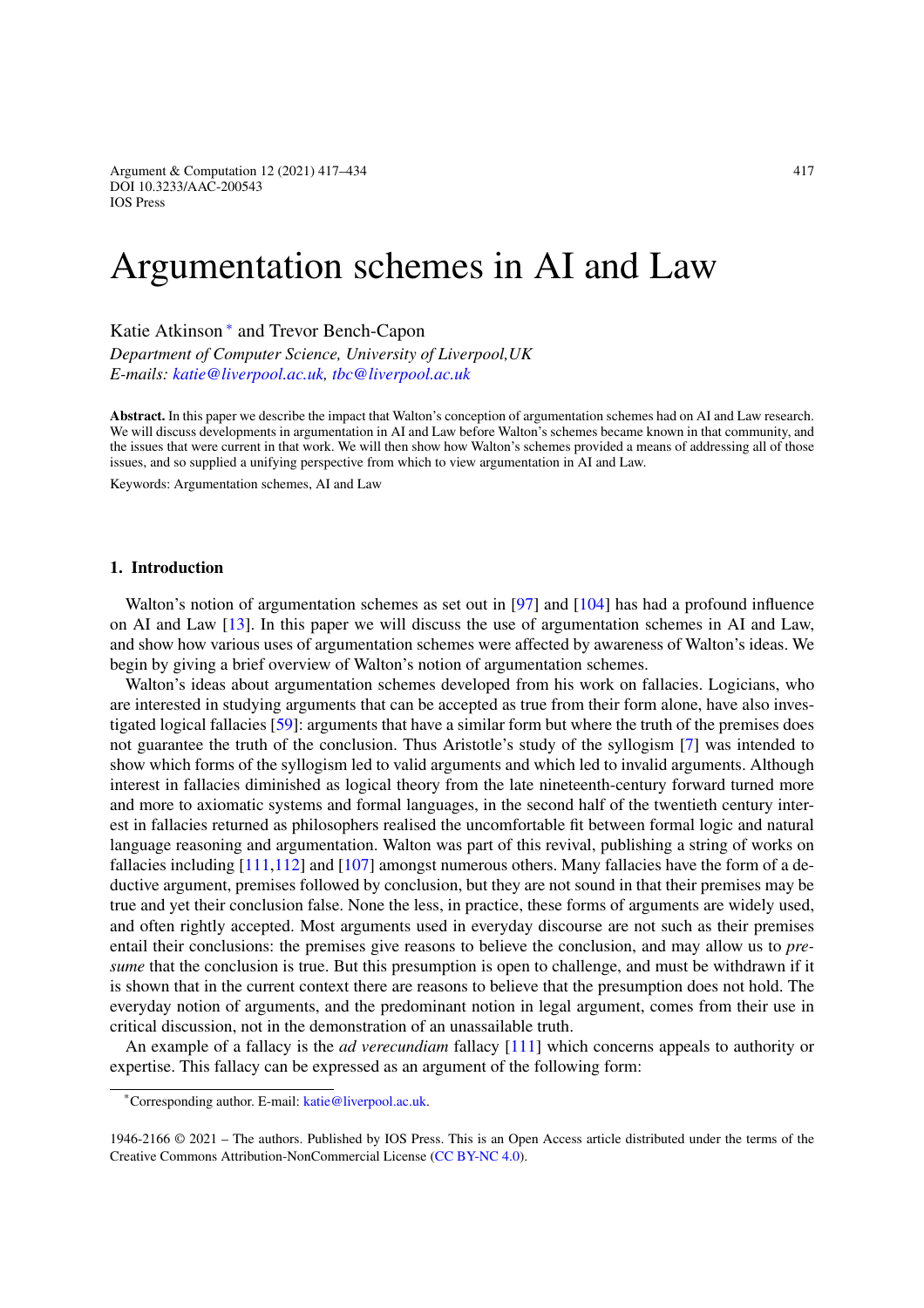*E* is an expert on subject *S E* asserted that *A* is true *A* relates to subject *S* Therefore, *A* is true.

This is clearly not a sound argument: an authority may make a false statement about his subject for any of a number of reasons, in which case the premises will be true and the conclusion false. None the less, it is a form of argument that we commonly use and accept. Most of what we know was not discovered by us, nor incontrovertibly proven, but told to us by someone we regarded as an authority and who we believed was telling us the truth, having no reason to suppose otherwise. This observation, that certain types of argument give a presumptive reason to accept the conclusion in a given context where there are no reasons to disbelieve the conclusion, was the basis of Walton's notion of argumentation schemes. Argumentation schemes may be thought of as contextual forms of argument, where the conclusion of the argument is made more plausible or persuasive if the premises of the argument are believed or accepted to be true.

Thus use of the *ad verecundiam* argumentation scheme does not establish its conclusion as true, but gives a reason to presume that it is true, in the absence of any reason to think otherwise. In order to make the notion of *reason to think otherwise* concrete, Walton associated each of the schemes he identified with a set of characteristic *critical questions*, offering various possibilities as to why we might think otherwise. For example, we might associate the following questions with *ad verecundiam*. These are the critical questions given in [\[100](#page-16-1)], one of Walton's later discussions of this scheme:

AVCQ1 How credible is *E* as an expert source?

AVCQ2 Is *E* an expert in the field that *A* is in?

AVCQ3 Does *E*'s testimony imply *A*?

AVCQ4 Is *E* reliable?

AVCQ5 Is *A* consistent with the testimony of other experts?

AVCQ6 Is *A* supported by evidence?

There are a number of variations in the critical questions for this scheme: sometimes bias is explicitly mentioned, but here it is subsumed under AVCQ4. But the general idea is that there are a number of reasons why one might withdraw the presumption that *A* is true, but if none of these apply, *A* can be accepted.

If a critical question is posed, it casts doubt on the conclusion, but the presumption may be reinstated by giving a satisfactory answer to the question. Thus AVCQ2 could be answered by listing *E*'s qualifications, or track record. So we can see the argumentation schemes as providing a framework for critical discussion in which an argument is presented, questioned and defended. Many of Walton's schemes in [\[104\]](#page-17-0) correspond to traditional fallacies, including several relating to the *ad verecundiam* fallacy (argument from expert opinion, argument from authority and argument from position to know). What the schemes add is the conditions under which the argument can properly be used to presumptively establish its conclusion.

Walton saw argumentation schemes as being within a dialogical context. Following this view, one could see the procedure for evaluating arguments as taking the form of a set of dialogue rules. However, as Prakken points out in [\[74](#page-16-2)] and [\[13](#page-14-0)], argumentation schemes can also be seen in another way. On this alternative view, argumentation schemes are essentially logical constructs, so that a procedure for evaluating arguments primarily takes the form of a logic. Prakken argues that most (though not all) argumentation schemes can be seen as defeasible inference rules and that their critical questions can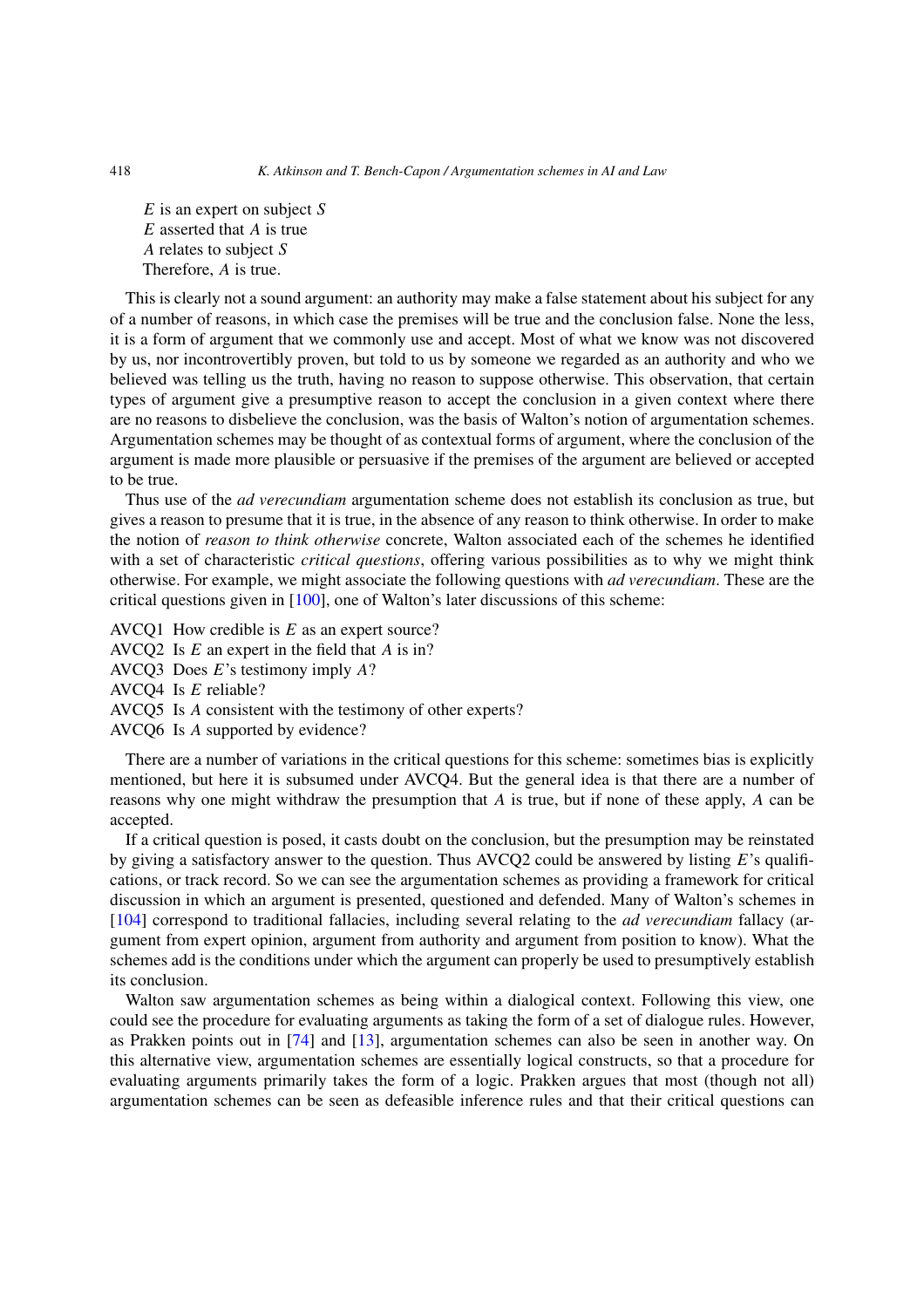be seen as pointers to counter-arguments, so that the logic governing the use of argumentation schemes should be a logic for defeasible argumentation. On this view, the logical and dialectical aspects can be separated, as Prakken argued in [\[72](#page-16-3)], where he proposed three levels;

- A *generation*<sup>[1](#page-2-0)</sup> *level* for the construction of arguments (here the instantiation of argumentation schemes and their critical questions);
- An *argument* level at which arguments can be assigned a status to determine which are acceptable (for example using Dung's argumentation frameworks [\[69\]](#page-15-1) applying a particular semantics);
- A *dialectical* level, in which arguments are deployed to perform a task (e.g for a legal procedure such as pleadings  $[47]$ , or deciding a case as in  $[30]$  $[30]$ .

In [\[74\]](#page-16-2) Prakken also identifies a third way of viewing argumentation schemes, namely as a compressed way of expressing a particular method of reasoning.

In the remainder of this paper we will discuss the development of models of argumentation in AI and Law using Walton's account of argumentation schemes as a lens through which to view and compare various approaches. We will begin by discussing how argumentation was treated before Walton's understanding of argumentation schemes became widely adopted.

## **2. Standard models of legal argumentation**

The first International Conference on Artificial Intelligence and Law, held in Boston in 1987 is generally accepted as the starting point for the field of AI and Law. Although there had been some work in AI and Law before that, notably [\[81](#page-16-4)[,90](#page-16-5)] and [\[96](#page-16-6)], and there had been some small invited gatherings, this was where and when the international community as a whole first came together to exchange ideas. At that conference two distinctive models of legal reasoning were presented: what might be termed the *case based model*, described in [\[82](#page-16-7)] and the *rule based model* [\[34](#page-14-2)]. These two approaches represented different conceptions of argumentation.

## <span id="page-2-1"></span>*2.1. The rule based model*

Although earlier legal systems had been built using production rules e.g. [\[110](#page-17-4)], rule based approaches were heavily influenced by systems such as  $[85]$  which saw them in terms of logical proof. In both the logical programming and production rule approaches, explanation followed the *how*? explanation pioneered by MYCIN [\[44\]](#page-15-3), in which each conclusion established by a rule was explained by the truth of the predicates in the body of the rule, which were in turn explained by the rules used to establish them until the base level of facts was reached. The result is a tree with the conclusion as root, the facts as leaves, and between them a series of intermediate steps.

This tree can be interpreted as an argument, with each step a subargument. These arguments and subarguments are themselves of a single type, representing the success of a clause in the underlying program. They can thus be seen as a defeasible *modus ponens*: if the premises in the body of the clause are satisfied, the conclusion in the head of the clause can be drawn. The conclusion is, however, defeasible because of the use of negation as failure [\[61\]](#page-15-4), so that something currently held to be false can be made true by the addition of a fact. An argument of this sort can be used to justify a position or to explain how

<span id="page-2-0"></span><sup>1</sup>This was called the *logic* level in [\[72\]](#page-16-3), where Prakken envisaged the arguments being generated by a logic. We use *generation* level here to allow for arguments being generated by other means, for example by reasoning with cases.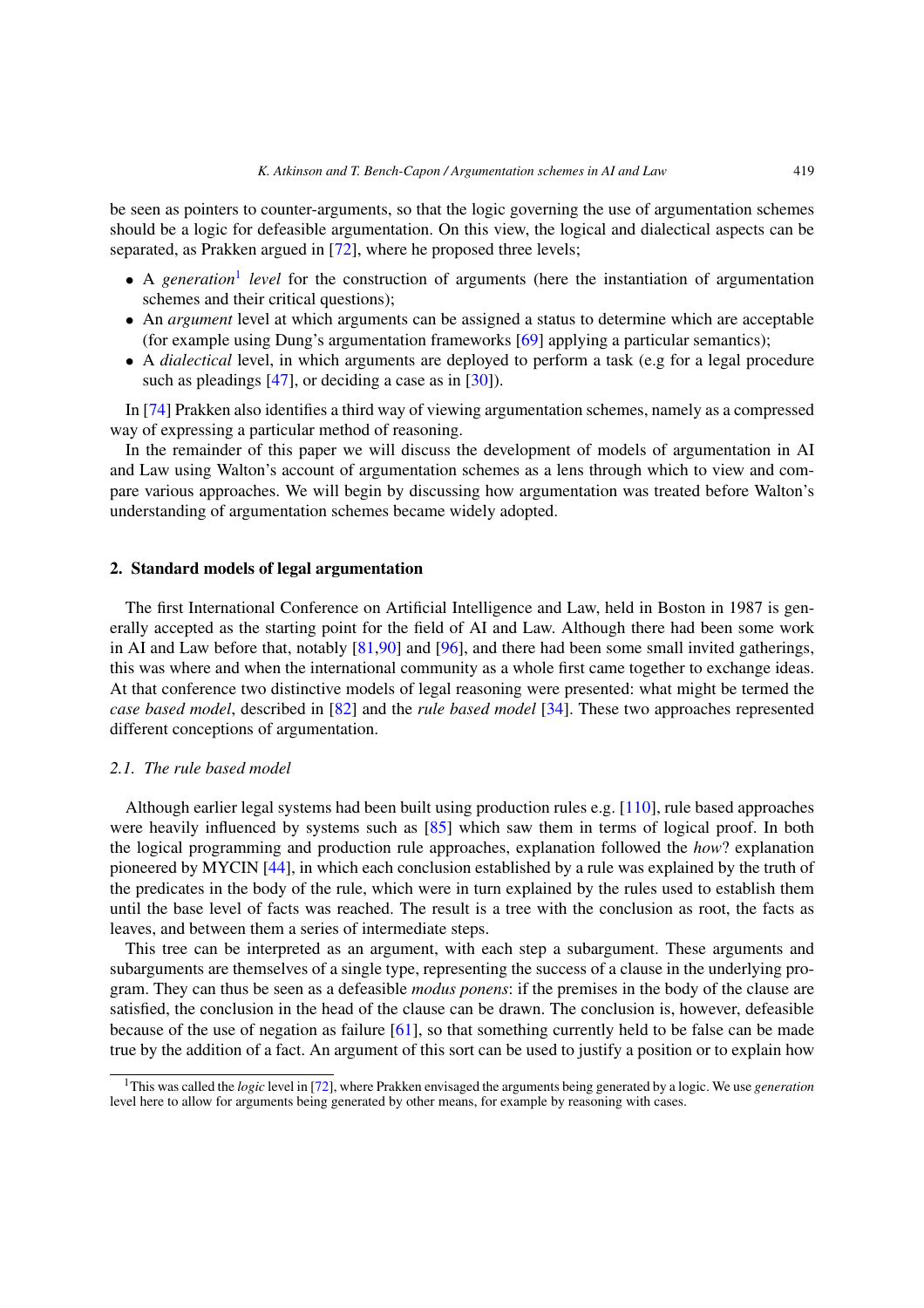#### 420 *K. Atkinson and T. Bench-Capon / Argumentation schemes in AI and Law*

the conclusion was reached, but it does not capture the dialectical aspects associated with argumentation, since no conflicting arguments are generated. In terms of Prakken's model we have the generation level, and a trivial evaluation level (where the generated argument is always true), but no dialectical level. It is missing the critical questions which are needed as "pointers to counterarguments", so that attacking arguments can be generated, and the critical discussion aspects of argumentation properly reflected.

To attempt to capture some of the dialectical aspects of argumentation, it was proposed by practitioners of this approach that multiple interpretations of the law or, in cases of uncertainty, multiple fact situations, could be represented in the program, so that several different, perhaps conflicting, arguments could be produced [\[36\]](#page-14-3). These counter agruments are, however, simply derivations of a contrary conclusion, and so lack the nuances of Walton's critical questions. Moreover, there is no longer an evaluation level: in [\[36](#page-14-3)] deciding between the different arguments was entirely a matter for the user. It was, however, suggested that an evaluation level could be supplied by encoding legal principles as meta-rules. The principle of *lex specialis* (prefer the more specific rule) was used in [\[71\]](#page-16-9), while a variety or principles could serve as meta-rules in [\[84](#page-16-10)], including meta-meta rules to resolve conflicting meta-rules. This approach, however, lost favour as more sophisticated means of handing preferences in rule based systems such as using precedents [\[78](#page-16-11)] or values [\[35\]](#page-14-4) were developed.

# <span id="page-3-0"></span>*2.2. The case based model*

The case based model was introduced by HYPO [\[82](#page-16-7)], most fully described in [\[8](#page-13-1)]. HYPO gave rise to a long succession of influential programs, as described in [\[24](#page-14-5)]. At the heart of HYPO is its "three-ply" structure for presenting and responding to arguments. The three plies are:

- (1) The proponent presents an argument
- (2) The opponent responds to the argument
- (3) The proponent attempts to rebut the response

This structure of argument is common in law, for example the oral hearings of the US Supreme Court [\[1\]](#page-13-2), or the process of examination of witnesses in which the direct examination is followed by a cross examination and finally a redirect, which gives the lawyer representing the original party the opportunity to respond to any issues arising from the cross examination. This three-ply structure corresponds exactly to the structure of critical discussion found in the dialogical interpretation of Walton's argumentation schemes above: we have an argument, critical questions and answers to these questions. There was, however, no talk of argumentation schemes here: rather the approach thought in terms of *argument moves*, with a limited number of moves available at each ply. This is more in the spirit of a set of dialogue rules, as would be found in a purely dialogical approach such as, e.g. [\[73\]](#page-16-12). A set of such moves for use in CATO, which also adopted three-ply argumentation, was given in [\[3](#page-13-3)]. Each move was associated with a given ply:

- (1) analogise to a precedent case with a favourable outcome;
- (2) distinguish cited case; emphasise significance of a distinction; cite a counter example;
- (3) downplay distinction; distinguish counter example; emphasise strengths; show weaknesses not fatal.

The emphasis of case based systems was thus at the dialectical level. HYPO and CATO were able to generate the arguments, but this was essentially done using algorithms to manipulate the case base, and these processes were not transparent to the user. Example algorithms are given in Appendix 3 of [\[2](#page-13-4)] and in [\[21\]](#page-14-6). Evaluation was left entirely to the user.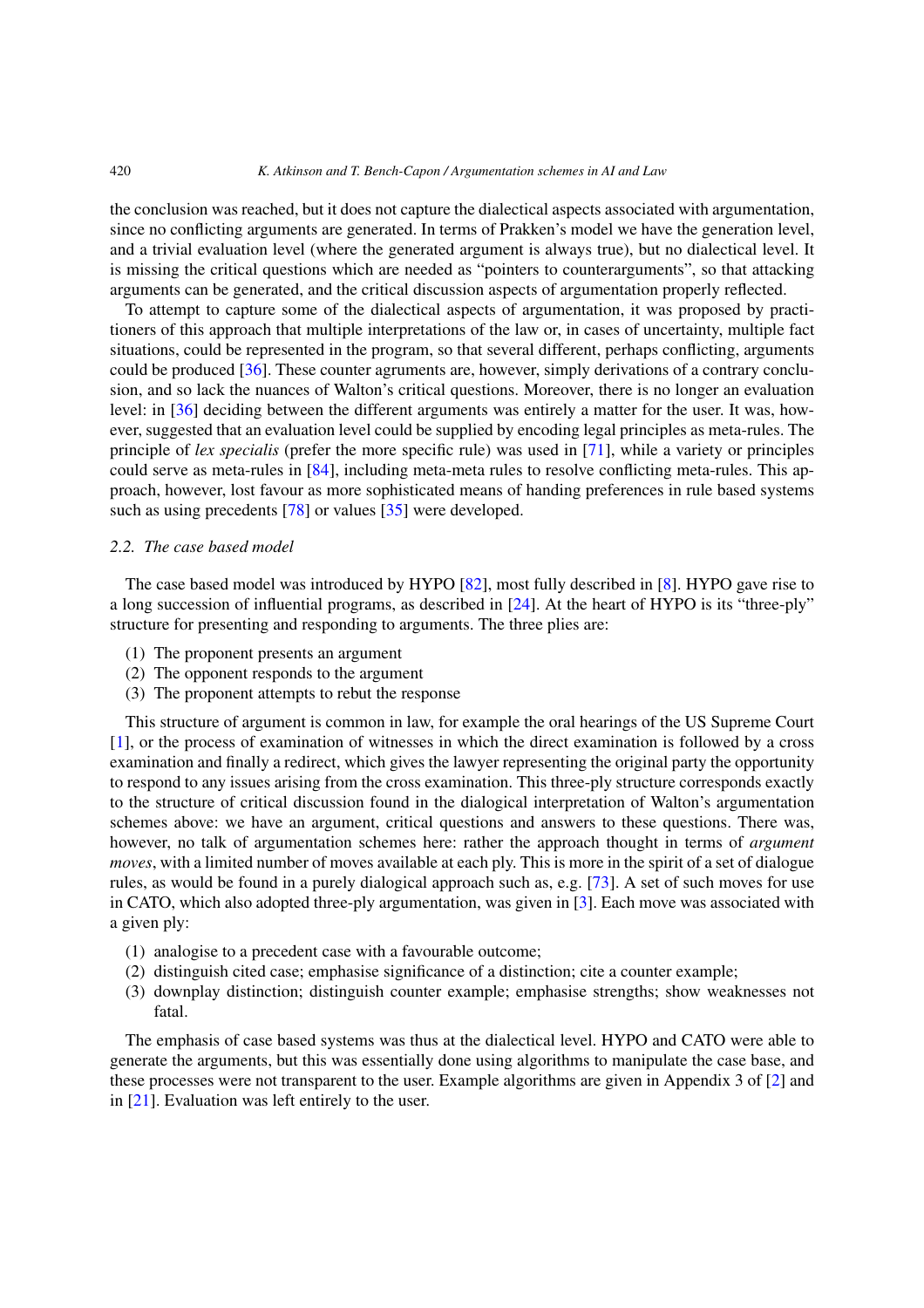Thus in 1987 we find AI and Law addressing two key elements of Walton's argumentation schemes, the logical aspect and dialogical aspect. Each was being pursued separately to model different aspects of legal reasoning. In the next section we will look at some of the ways these ideas were developed prior to awareness of Walton's conception of argumentation schemes.

# **3. Developments in AI and Law prior to Walton's schemes**

As more and more systems began to be produced using the rule based model, e.g. [\[34](#page-14-2)[,41](#page-15-5)] and [\[86](#page-16-13)], it became clear that the standard explanation facilities provided by rule based systems, the classic *why?* and *how?* explanations pioneered by MYCIN [\[44](#page-15-3)], were in need of improvement. The MYCIN style explanations were simply based on the proof trace of the solution, and so tended to be rather stilted, to contain an excessive degree of unnecessary detail (such as simple numerical comparisons, obvious to the users), and not to be organised in a way best suited to conveying the message to the user. This led to a desire to follow the structure of legal arguments more closely. A second problem was that the explanations did not naturally provide reasons why something could not be shown: because they used negation as failure, negative conclusions were based on the absence of proof, rather than a proof that could be presented to the user [\[28\]](#page-14-7). For case based systems, the dissatisfaction arose from a recognition that there were a number of characteristic legal arguments which were not really captured by the basic three-ply mechanism of HYPO [\[87\]](#page-16-14), which modelled only the basic argument from precedent cases.

# *3.1. Richer arguments*

In this section we will describe the search for richer arguments first by considering the use of Toulmin's argument scheme [\[91](#page-16-15)] to represent the structure of arguments, and then by considering attempts to characterise the variety of types of argument that can be found in legal opinions.

## *3.1.1. Toulmin's argument scheme*

In the late 1980s several researchers independently came up with idea of using Toulmin's argument scheme to present legal arguments, including [\[64](#page-15-6)[,67\]](#page-15-7) and [\[88\]](#page-16-16). Two of these were motivated by a practical need to explain their arguments to actual users; Lutomski [\[64\]](#page-15-6) to explain his expert opinions as a forensic statistician to attorneys, and Storrs [\[88\]](#page-16-16) by the need to explain the output of the logic models described in [\[20](#page-14-8)] to policy makers.

As Marshall expressed the problem in [\[67](#page-15-7)]:

But there is more to a legal argument than reasoning or logic. Justices and attorneys bring an interpretive context, argumentative and rhetorical strategies, and other more general models of the domain and the world to an oral argument.

Toulmin represented arguments by the use of a number of components, shown diagrammatically in Fig. [1.](#page-5-0) By identifying a number of different roles for premises, this scheme was able to include elements of context, in that the backing showed why the rule in the warrant was acceptable in the particular context, and elements of rhetoric in that a premise could be data, if it needed to be shown, or a rebuttal, if it could be assumed unless shown otherwise. Moreover some obvious premises, such as 70 *>* 60 and the like, could simply be omitted, although they would form part of a *how*? explanation in a logic program. The diagrammatic presentation of the scheme was a feature which proved to be helpful in communicating with users as shown in [\[64](#page-15-6)] and [\[88\]](#page-16-16).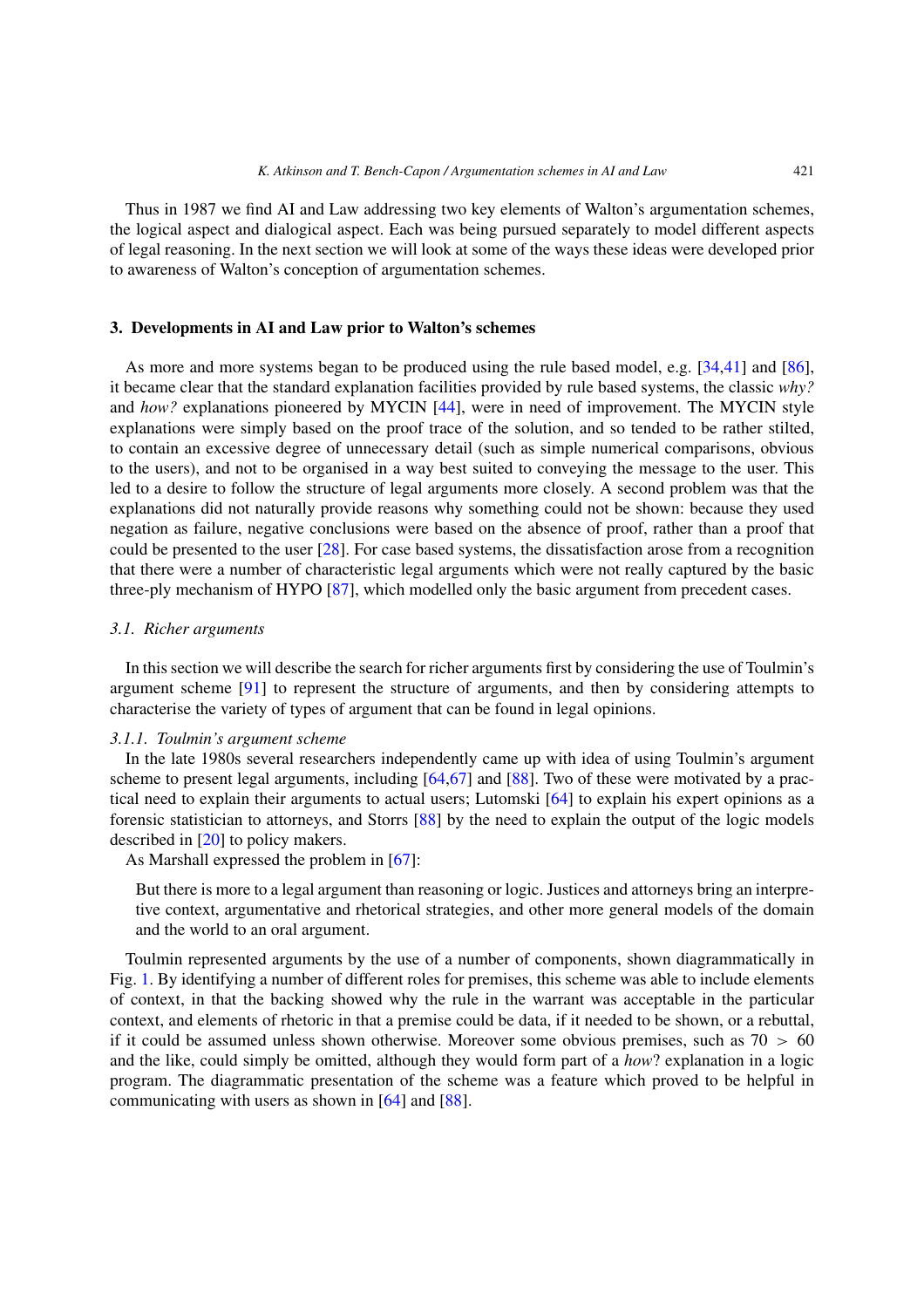

<span id="page-5-0"></span>Fig. 1. Toulmin's argumentation scheme.

In [\[29](#page-14-9)] a Prolog meta-interpreter was used to produce the output from an annotated logic program in the form of a set of relations describing Toulmin arguments. This was applied in [\[27\]](#page-14-10) to provide an interactive explanation by traversing the links of Toulmin's scheme, in [\[37](#page-14-11)] to produce a structured report, and in [\[22](#page-14-12)] as the basis for the interactive discussion of a case. Toulmin's scheme was also used to explain the output from a neural network [\[115](#page-17-5)] and for the conceptual retrieval of legal cases [\[45\]](#page-15-8).

#### *3.1.2. Patterns of argument used in Law*

The widespread adoption of Toulmin's scheme revealed a need to represent more structure in explanations than is possible with a straightforward proof trace. The possibility of different patterns of arguments was explored in [\[87\]](#page-16-14) and [\[63](#page-15-9)].

In [\[87](#page-16-14)], Skalak and Rissland set out to provide a (partial) inventory of forms of legal argument. These included some that were used in HYPO (analogising, distinguishing and make-weight), but also new forms such as *turkey, chicken and fish* (this turkey is not a fish so it should be treated as a chicken),<sup>[2](#page-5-1)</sup> *throw the dog a bone* (concede a weaker position, but show the current case is stronger), *straw man*, *slippery slope* (concede this, and where can we stop?), *reductio*, *hedging* and *balancing* (where a pro reason must be weighed against a con reason). These arguments are all emerging from a case-based rather than rule-based representation: few of them can be considered logically sound and several of them are purely rhetorical. The balancing of reasons has, however, attracted a good deal of attention from more formally oriented researchers. Hage's Reason Based Logic [\[57\]](#page-15-10) centered on this, and there have been various more recent approaches to the topic including [\[31](#page-14-13)[,54](#page-15-11)[,62\]](#page-15-12) and [\[25\]](#page-14-14), all of which offer different treatments of preferences and trade-offs.

Loui and Norman [\[63\]](#page-15-9) also wished to distinguish different patterns of argument, but instead of looking at the arguments used by lawyers, they used logical analysis. Their key idea is that when a reason is offered for a conclusion, the reason *why it is a reason* might be one of a number of types. Thus, for example, we may have a *compression* rationale where the reason results from a compression of a more lengthy argument (giving the reason *P* for *R*, when the rationale is  $P \rightarrow Q \rightarrow R$ ), or a *specialisation* rationale (giving *P* as the reason for *R* where  $Q \rightarrow R$  and *P* is a specialisation of *Q*) and a number of others. The importance of these distinctions is that different rationales must be attacked in different ways: a compression rationale must be attacked by finding an invalid step in the chain whereas a specialisation rationale must be attacked by showing that the specialisation is inappropriate, for example by showing that Ps provide an exception to the general rule, as when *Q* is *bird*, *P* is *kiwi* and *R* is *flies*.

<span id="page-5-1"></span><sup>2</sup>An admittedly weak form of argument, for which Skalak and Rissland cite Frigaliment Importing Co. v. B.N.S. Int'l Sales Corp., 190 F.Supp. 116 (1980).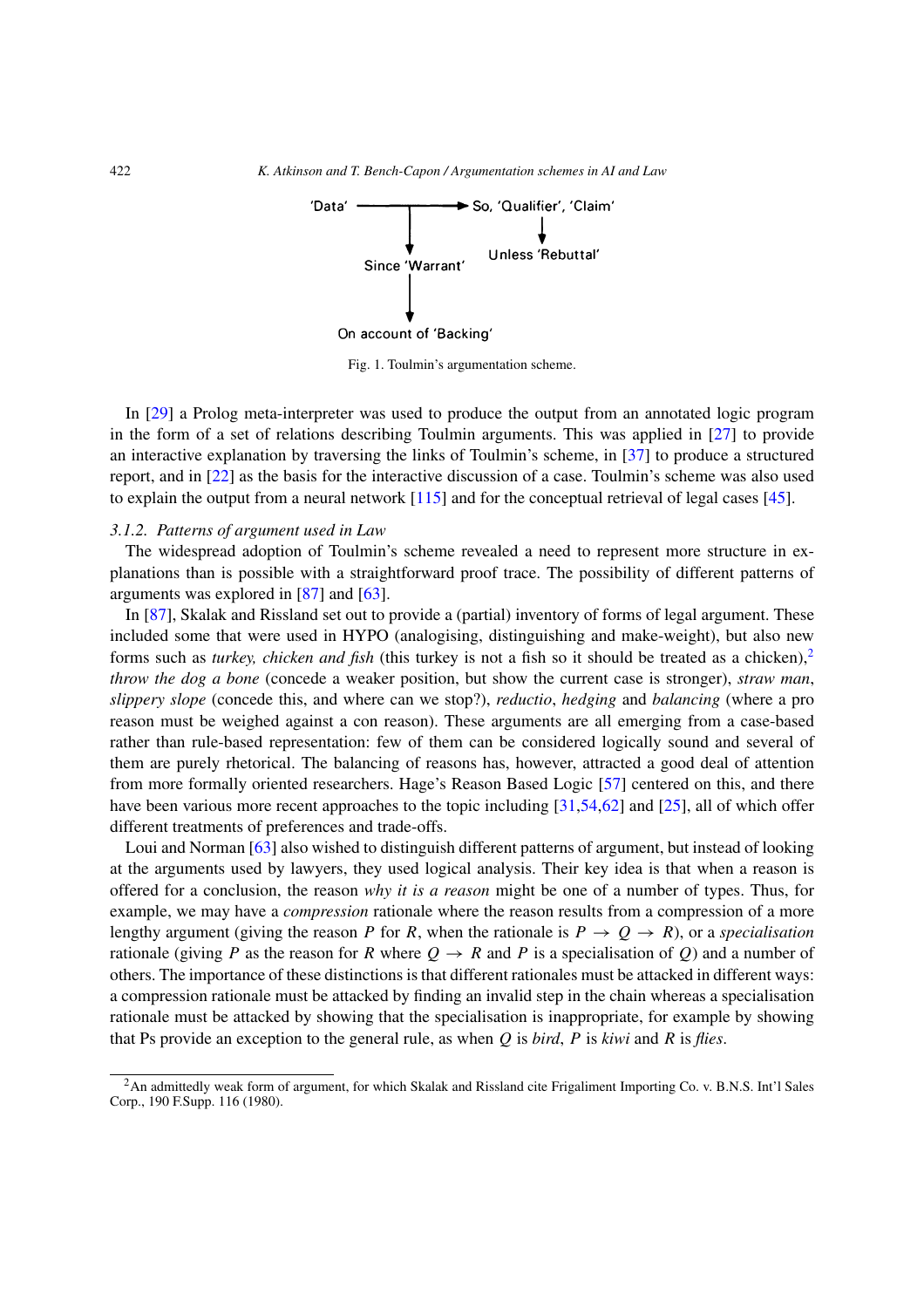## *3.2. Dialogue*

Also in the 1990s interest in dialogue began to develop. There were essentially three motivations for these dialogue systems:

- To provide a means of computationally establishing a fact, using a dialectical process which could involve different knowledge bases, or a system-user dialogue. Such dialogues had their origins in the dialogue games of logicians such as Hamblin [\[58](#page-15-13)] and Mackenzie [\[66\]](#page-15-14). These evolved into persuasion dialogues and were formally characterised in [\[73](#page-16-12)]. Such persuasion dialogues were also seen as a way of capturing the adversarial aspect of legal reasoning [\[77\]](#page-16-17).
- For explanation, so that the users could specify what it was that they wanted to know instead of being swamped with too much detail. Several of these made use of Toulmin's scheme to structure the dialogue, including [\[27\]](#page-14-10) and [\[37](#page-14-11)].
- To model a legal procedure, with the dialogue rules reflecting the rules of the legal procedure. A highly influential example was Gordon's Pleadings Game [\[47](#page-15-2)].

# *3.3. Representing precedential reasoning as rules*

During the early 90s, approaches based on rules and approaches based on cases were seen as separate, and even in conflict [\[46](#page-15-15)]. This was to change when a method for representing precedents as sets of rules was proposed in a paper by Prakken and Sartor [\[78](#page-16-11)]. The idea was to represent each precedent as modelled in CATO [\[2](#page-13-4)] as a set of three rules. In CATO precedent cases can be modelled as a triple  $\langle P, D, O \rangle$  where *P* is the set of pro-plaintiff factors present in the case, *D* is the set of pro-defendant factors present in the case, and *O* is the outcome, either plaintiff or defendant. Now the strongest reason for the defendant will be represented by all the factors in *P*, the strongest reason for the defendant all the factors in *D*, and the outcome will show which of these reasons is preferred. Thus we can represent the case by three rules:

 $R1: P \rightarrow \text{Plaintiff}$ R2:  $D \rightarrow Defendant$ R3:  $R1 > R2$  if  $O = \text{Plaintiff}$  or  $R2 > R1$  if  $O = \text{Defendant}$ .

Representing each precedent as three such rules enables a case base of precedents to be represented as a rule base, which was deployed using a dialogue game in [\[78\]](#page-16-11), but which can be used in any system based on rules and priorities, such as ASPIC+ [\[68](#page-15-16)]. This paper had the important effect of enabling reasoning with precedents to be carried out using a rule based approach, and to make use of argumentation and dialogue tools available in the rule based context applicable to reasoning with legal precedents.

## **4. The impact of Walton's argumentation schemes on AI and Law**

From the previous section we have seen that towards the end of the last century there were a number of concerns under investigation by those interested in modelling legal argument:

• A desire to use a wider range of patterns of argument so that modelling legal argumentation could break the confines of defeasible *modus ponens* and make use of the wide variety of different argument patterns used in legal practice. For example [\[87\]](#page-16-14) identified a number of such argument patterns. It is true that there was a tradition of the *rational reconstruction* of legal arguments as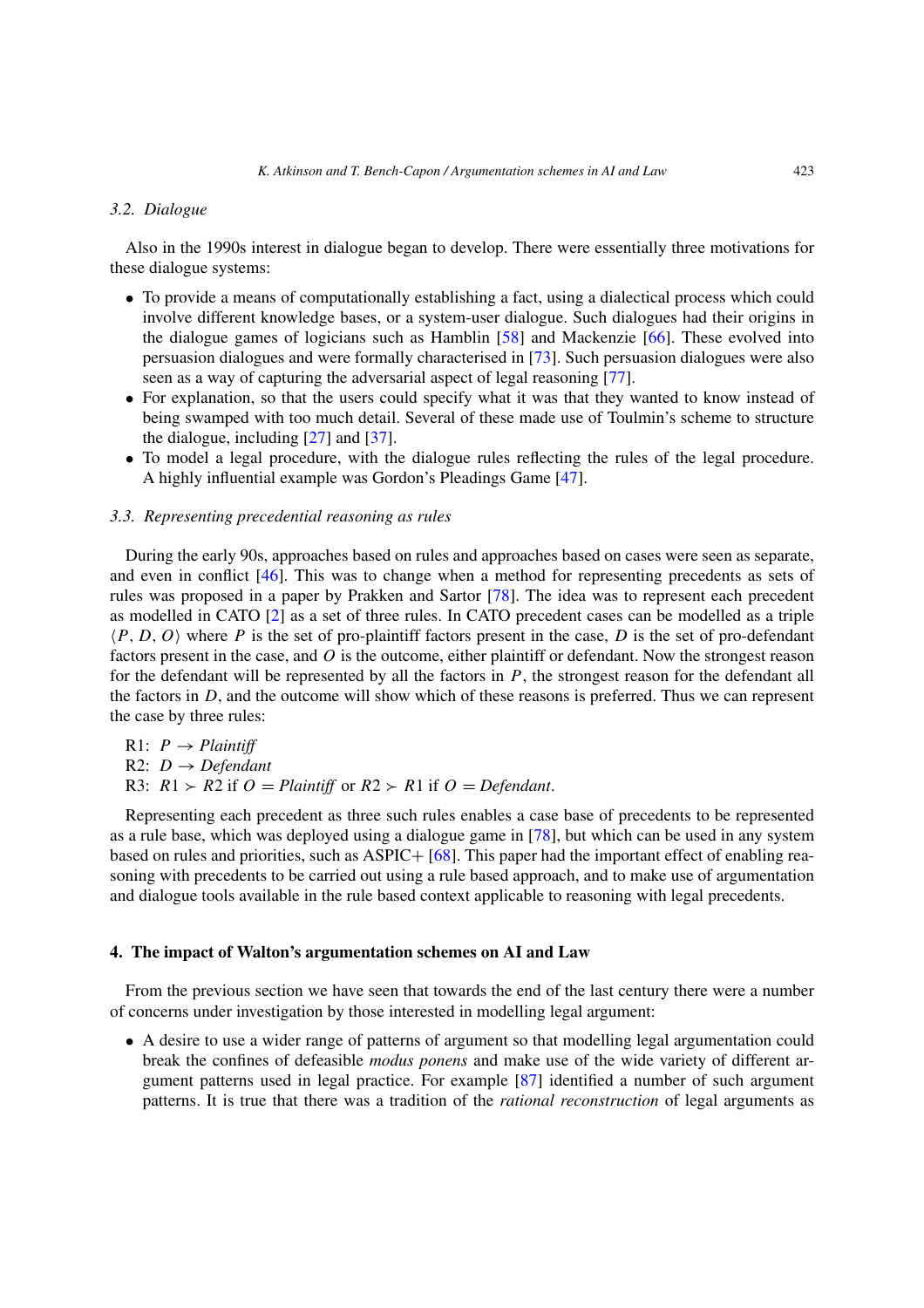#### 424 *K. Atkinson and T. Bench-Capon / Argumentation schemes in AI and Law*

deductive proofs in the jurisprudential literature (e.g.  $[4]$  $[4]$ ), but not only is modelling argumentation as practiced by lawyers interesting in its own right, acceptability of systems to the legal profession, and the need for convincing explanations, required something more clearly resembling legal argument as used in practice. While Toulmin's scheme with its explicit representation of exceptions and backing had gone some way towards this, it still attempted to force the diverse patterns of argument found in law into a single mould. What was sought was a means of generating the variety of legal arguments, and a means of assessing which were sound.

- A desire to present legal reasoning in the form of an interactive dialogue.
- A desire to reflect the dialectical, adversarial nature of legal procedures. Note that the legal sense of "proof" is not the mathematical sense of proof, which is a coercive demonstration, but rather the older sense which denotes a test of acceptability using some agreed procedure.<sup>3</sup>

These *desiderata* provided an excellent context in which to introduce Walton's conception of argumentation schemes, since Walton's schemes provided a unifying framework in which to address all three of these concerns.

# *4.1. Representing a variety of patterns of argument*

This most obvious need satisfied by Walton's argumentation schemes was the provision of a number of patterns that could be used in legal argumentation, and so provide a better way to reflect legal practice. Argumentation schemes are identified by observation of natural argumentation, and any pattern of natural argument can be represented by an argumentation scheme. Thus it is possible simply to see schemes as providing a way to deploy a repertoire of the different patterns of argument found in legal discourse. This is the role given to them in work such as [\[51](#page-15-17)], in which the authors identified five schemes for legal reasoning:

- argument from position to know
- argument from ontology
- argument from rules
- argument from cases
- argument from testimonial evidence.

The schemes from rules and cases captured the style of argumentation used by the traditional approaches described in Sections [2.1](#page-2-1) and [2.2](#page-3-0) respectively. The *position to know* scheme was used as generalisation of argumentation from authority and covered arguments based on commentaries. The *ontology* scheme covered arguments based on the interpretation of meanings (see [4.5](#page-12-0) below for a discussion of statutory interpretation) and the final scheme allowed for witness testimony (see [4.4](#page-11-0) below for a discussion of evidential reasoning). The approach of using a set of schemes to describe the reasoning in a case was applied in [\[53\]](#page-15-18) to a case much discussed in AI and Law, *Popov v Hayashi*[4](#page-7-1) [\[9\]](#page-13-6).

Argumentation schemes provided both the means of generating and evaluating these various patterns of arguments, through the premises and conclusions of the schemes, and conditions under which they

<span id="page-7-0"></span><sup>&</sup>lt;sup>3</sup>The old sense survives in terms like 40<sup>o</sup> proof applied to spirits, which refers to the official procedure for determining alcoholic content.

<span id="page-7-1"></span><sup>4</sup>*Popov v Hayashi* concerns the disputed possession of a baseball, valuable because it had just been hit to set a home run record. The case is the subject of a 2004 comedy documentary *Up For Grabs*.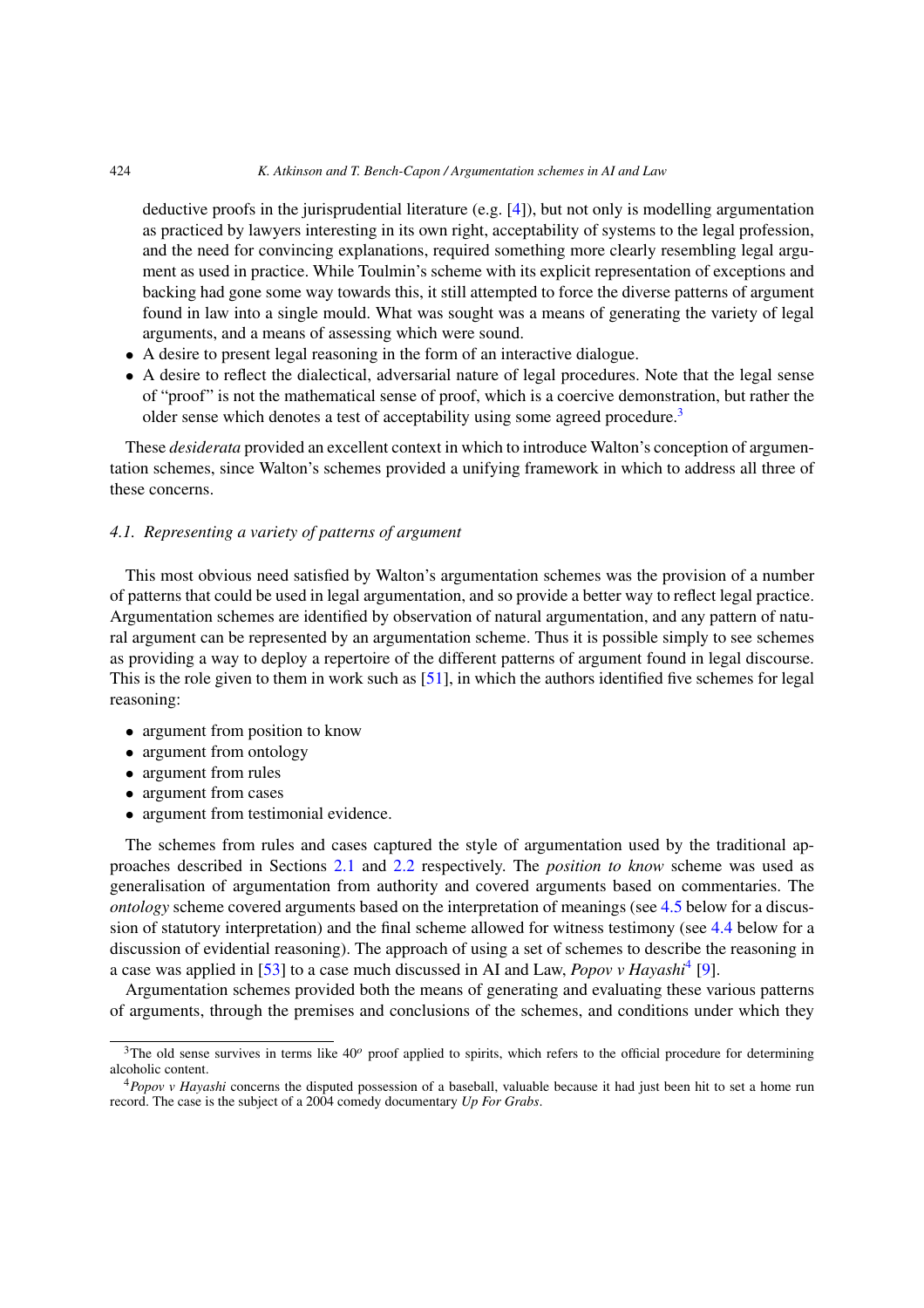could properly be used through the critical questions. That argumentation schemes provide both guidance for constructing arguments and standards for their correct use is emphasised in [\[49](#page-15-19)]. Each of these aspects will be discussed in the following subsections.

## *4.1.1. Using argumentation schemes to generate and evaluate arguments*

The systematisation of natural patterns of arguments into schemes allowed for arguments to be generated from these schemes. The most straightforward approach was to simply encode each scheme as a special procedure. Thus, if using logic programming, one could encode argument from expert opinion, incorporating the critical question concerning bias as:

```
holds(P,expertOpinion):- asserted(E,P),
              expert(E,D)
              inDomain(P,D),
              not(biased(E)).
```
This approach can also be used in the context of a framework such as ASPIC+ [\[68](#page-15-16)] by representing the various schemes as defeasible inference rules, as in e.g. [\[79](#page-16-18)].

This method of realising argumentation schemes requires that each scheme that is to be used needs to be individually hand coded. A more general approach is to build into the inference engine the ability to execute schemes in general. Thus one of the earliest proposals to use schemes in AI and Law, [\[93](#page-16-19)], advocated the use of argumentation schemes to specify a concrete logic which could then be embedded in DEFLOG [\[94](#page-16-20)] to produce an executable system. This approach was further developed in [\[95](#page-16-21)]. The most developed realisation of a system based on Walton's conception of argumentation schemes is Carneades, see [\[48](#page-15-20)] and [\[49](#page-15-19)],<sup>5</sup> an integrated set of tools for argument (re)construction, evaluation, mapping and interchange. Carneades currently makes a library of 106 schemes available to its users [\[101](#page-16-22)], but this library can be extended if required by specifying additional schemes. Walton made extensive use of Carneades to illustrate his more recent work on argumentation schemes (e.g. [\[98](#page-16-23)[,99](#page-16-24)], and [\[102\]](#page-17-6)).

Although Carneades does not produce an interactive dialogue with a user, rather generating both arguments and counter arguments itself and presenting its output as an argument graph similar to those pioneered in Araucaria [\[80\]](#page-16-25), the dialogical aspects seen by Walton to be an essential feature of argumentation schemes are central to the way Carneades evaluates arguments. As noted in [\[95](#page-16-21)], critical questions can play several different roles. One role is to ask for support for some premise of the scheme: for example in the *ad verecundiam* argumentation scheme in Section [1,](#page-0-1) AVCQ2, whether the person concerned is indeed an expert, requires the person putting forward the argument to offer evidence if challenged. On the other hand, ACVQ4 requires that the questioner provide some reason to believe that the expert is not reliable, such as evidence of bias. These different roles are reflected by three different types of premise in Carneades: *ordinary premises* which must always be supported by an argument; *assumptions*, which must be supported by an argument if challenged; and *exceptions*, which can be taken as false unless supported with an argument by the opponent. These distinctions enable Carneades to apportion the burden of proof [\[50\]](#page-15-21); for the *ordinary premises*, and any *assumptions* which are questioned, the burden of proof is on the original proponent while for the *exceptions* it is on the opponent. Another dialogical aspect, of particular significance in AI and Law, is the incorporation of proof standards in the evaluation [\[52](#page-15-22)]. Carneades allows the specification of several different standards of proof required for acceptance of a given argument, ranging from *scintilla of evidence* to *beyond reasonable doubt*.

<span id="page-8-0"></span><sup>5</sup>The current version of Carneades is publicly available at [https://github.com/carneades.](https://github.com/carneades) Last accessed 3rd November, 2020.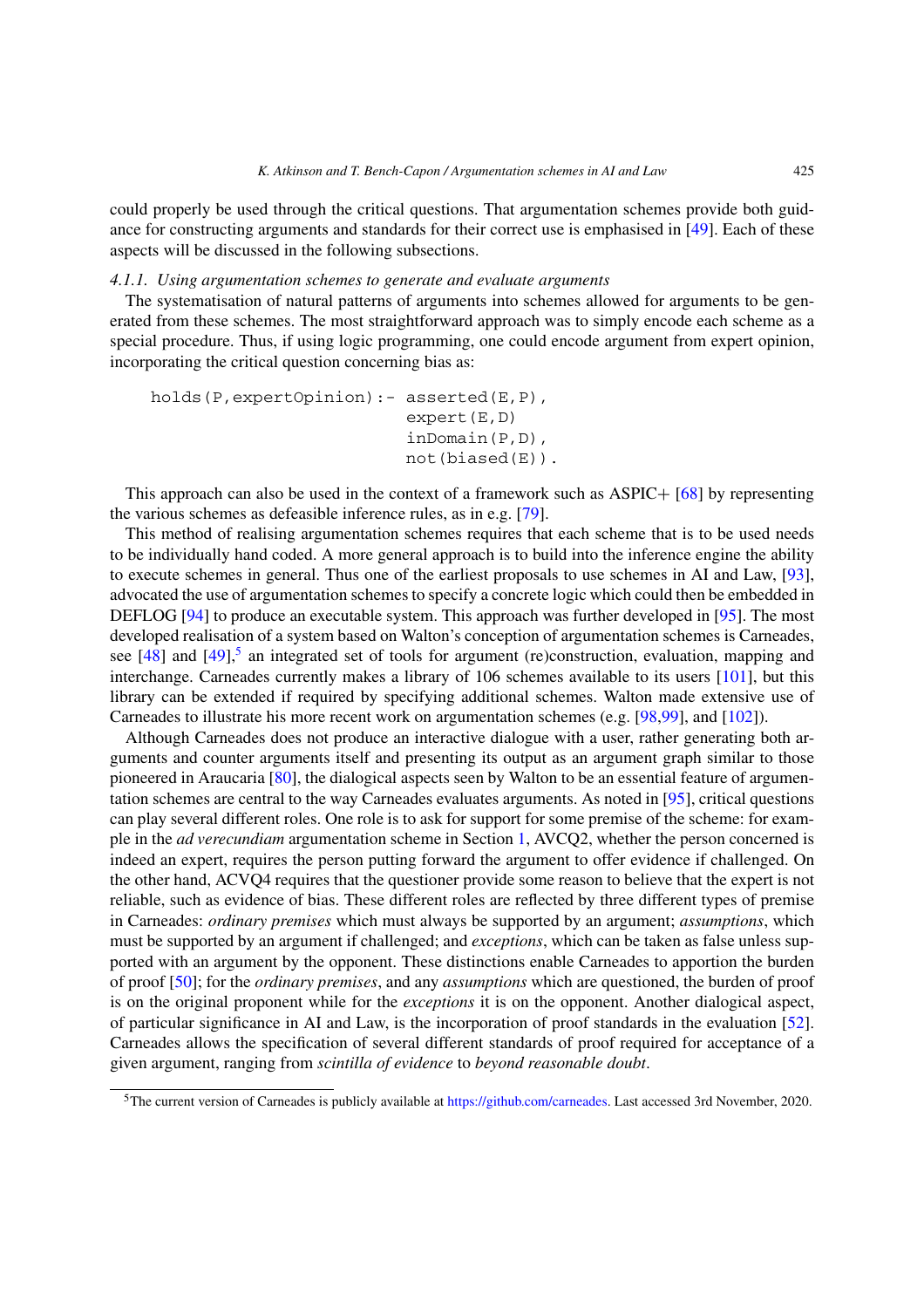Approaches modelling schemes as defeasible inference rules, whether the particular approach of [\[79\]](#page-16-18) or the more general approach of Carneades, operate with a conventional knowledge base of facts and rules: the argumentation schemes being represented as defeasible inference rules. An alternative approach applies the schemes not to a set of facts but to a model of the problem domain, similar to the way in which so-called "deep" models were used for qualitative reasoning [\[42\]](#page-15-23). An argumentation scheme for practical reasoning was presented in [\[16\]](#page-14-15). This scheme was developed from Walton's schemes for argument from good consequences and bad consequences [\[97](#page-16-0)] by adding social values to explain why the consequences were good or bad. A scheme using arguments from value was included in Walton's later book on argumentation schemes [\[104](#page-17-0)]. The scheme of [\[16](#page-14-15)] had been previously shown to be effective for modelling reasoning with legal cases [\[56](#page-15-24)] and for reasoning about policy in [\[55\]](#page-15-25). In [\[10\]](#page-13-7) this scheme was giving a semantical underpinning in terms of a particular type of state transition diagram, Actionbased Alternating Transition Systems [\[113\]](#page-17-7). The idea here is that the problem domain can be modelled as a state transition system, and the argumentation scheme and its critical questions instantiated in terms of the model. This approach was proposed as a means of considering policy decisions in  $[14]$  $[14]$ , and the approach implemented in [\[109](#page-17-8)].

Thus the use of argumentation schemes can facilitate the implementation of a variety of patterns of argument systems using several approaches.

# *4.1.2. Proper use of patterns of argument*

Whilst the ability to provide the range of argument patterns used in actual legal argumentation is attractive, such a liberal approach encounters the problem that in practice people argue rather badly. Many of the arguments put forward in everyday debate are ill founded, unsound, or otherwise fail to support their conclusion. Indeed, as was noted in Section [1,](#page-0-1) many of Walton's argumentation schemes themselves represent traditional logical fallacies. The key point of Walton's schemes, however, is that not only do they provide a means of employing various patterns of natural argument, but also that they provide a means of determining whether the argument pattern is being used properly, so that the argument can be considered acceptable, and so addresses the need to argue correctly as well. This brings to the fore the role of the critical questions: in order to be acceptable, an argument must be able to withstand the critical discussion represented by these questions.

In effect the critical questions provide a source of counter-arguments, which must be met if the argument is to be successful. Note, however, that posing a critical question may require some justification (if they are *exceptions* in Carneades). Thus if the truth of a proposition can be assumed under some argumentation scheme, questioning it requires some argument for its contrary. The endless repetition of the *why*? challenge that is possible under some of the logical dialogue games described in e.g. [\[73](#page-16-12)] is not licensed by this conception of critical question. Thus, in turn the arguments grounding the critical questions can themselves be challenged using critical questions appropriate to the scheme used in that argument. We therefore are able to produce a series of arguments, counter-arguments, counter-counterarguments, and so on. These can be grouped into an argumentation framework of the sort proposed by Dung [\[69](#page-15-1)], to evaluate which arguments are acceptable and which fail to withstand the critical discussion [\[92](#page-16-26)] and [\[43](#page-15-26)].

Thus Walton's account of argumentation schemes satisfies the need for a variety of argument patterns, in a way which can readily be used to generate arguments, while also, through counter-arguments based on the critical questions, supplying a means to evaluate their acceptability.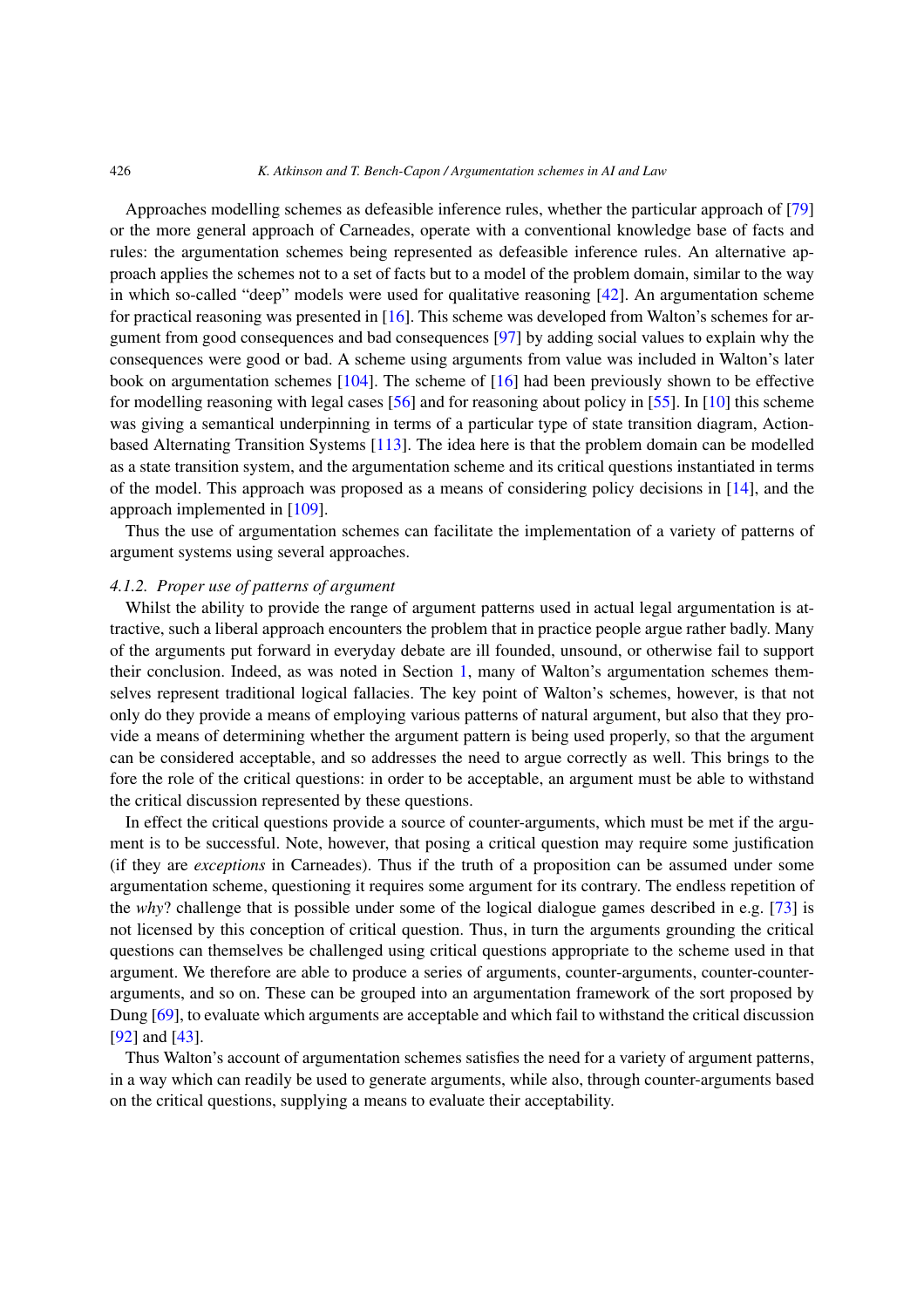#### *4.2. Designing interactive dialogues based on argumentation schemes*

Although the dialogical elements of argument, counter argument and rebuttal are present in any system based on argumentation schemes, some systems take the form of an interactive dialogue. During the 90s a number of legal dialogue games had been proposed to support this mode of interaction. As well as games designed to model a particular legal procedure [\[47](#page-15-2)], and those designed to resolve legal disputes [\[60](#page-15-27)[,77](#page-16-17)], there were also proposals for games designed to realise a particular argumentation scheme [\[22](#page-14-12)]. Walton's argumentation schemes readily lent themselves to realisation in this way. This is not surprising: Walton's conception of schemes was developed in the context of thinking about critical discussion, and he was always insistent of their dialogical aspects. A teleological justification of the use of argumentation schemes in dialogues was presented in [\[105](#page-17-9)].

Defining dialogue protocols requires the identification of a set of moves. If we have an argumentation scheme, these moves can be putting forward instantiations of the scheme itself, and then moves to enable instantiations of each of the critical questions to be proposed, and then moves to enable the critical questions to be challenged. Since the critical question must be backed by a reason, this will involve arguments using the same, or another, scheme, so that critical questions can in turn be used to rebut the question. Examples of dialogue games explicitly based on argumentation schemes can be found in [\[15](#page-14-17)], in which the dialogue is between the system and a user, and [\[108\]](#page-17-10) in which the dialogue is between two software agents with different knowledge bases.

Such dialogues usually take the form of *persuasion* dialogues [\[103\]](#page-17-11), with the underlying assumption that persuasion will be more effective if the persuadees are allowed to propose their own arguments which are met by the system, rather than simply being presented with a set of arguments. One area of application is e-democracy, in which policies can be defended against public critique, both in an effort to convince the public of the worth of the policies and to identify precisely which aspects of the policy are found objectionable. One such system is Parmenides [\[17\]](#page-14-18) which is based on the practical argumentation scheme of [\[10](#page-13-7)]. In Parmendides the user is presented with a justification of a policy using the argumentation scheme and then encouraged to ask critical questions. The tool was later adapted [\[26\]](#page-14-19) to allow the user to suggest a policy, being led through the construction of an argument following the practical reasoning scheme which was then critiqued by the system.

#### *4.3. Argumentation schemes for modelling procedures*

As we saw in Section [1,](#page-0-1) Walton's argumentation schemes can be seen in the context of dialogue, or as logical constructions useful for the evaluation of arguments, or, as identified in [\[74](#page-16-2)], as a means of encapsulating a method of reasoning to perform a particular task. We have dealt with the first two of these in the preceding subsections; in this subsection we will explore the potential for the third use. Prakken's own example in [\[74\]](#page-16-2) was taken from law, namely reasoning abductively from evidence to a cause to determine the guilt or innocence of the accused. We can also see the practical reasoning scheme proposed in [\[10](#page-13-7)] in this way. This scheme combines a number of different elements: the facts true in the current situation, the causal effects of various actions, the goals that the agent has in the current situation, the values promoted by the goal, and preferences of the agent. All these various elements are compressed into a single argumentation scheme. A hint as to the complexity of this scheme is given by the number of critical questions: no fewer than 17 were identified in  $[10]$ . That it can be seen as a compression of a whole reasoning method becomes clear in [\[11](#page-13-8)] in which the original scheme is articulated into a set of schemes representing the various elements of that method which are brought together in the original scheme.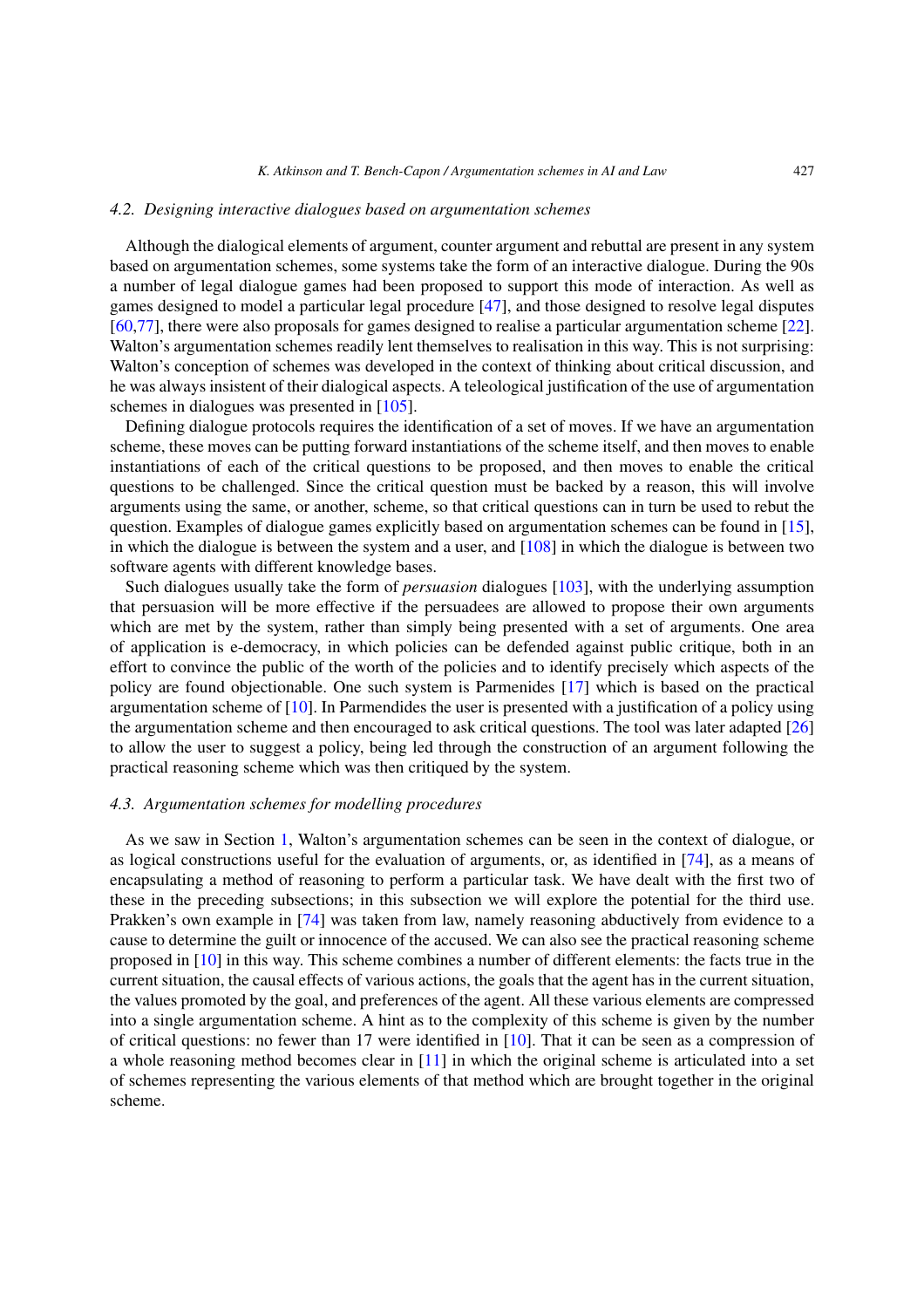This aspect of argumentation schemes enables the third desire identified above, the desire to model legal procedures. For example the three-ply model of HYPO [\[82\]](#page-16-7) lends itself well to a representation in the form of an argumentation scheme:

- (1) The proponent begins by citing a precedent case which is similar to the current case, arguing that its decision should be followed.
- (2) The opponent has two critical questions:
	- (a) Distinguishing a case by asking whether there are relevant differences between the precedent and the current case;
	- (b) Citing a counter example, by producing a precedent which is at least as similar to the current case but which has an opposite outcome.
- (3) The proponent can now rebut, the nature of the rebuttal depending on the critical question posed in the second ply:
	- (a) If a distinction is offered, that distinction can be downplayed by citing a relevant difference between the current case and the precedent which compensates for the difference cited by the opponent;
	- (b) If a counter-example is offered, that can be distinguished by citing relevant differences between it and the current case.

These similarities were the basis for the representation of reasoning with precedent cases as a cascade of argumentation schemes in [\[114](#page-17-12)], in which distinctions were seen as of two kinds, depending on whether the precedent was stronger for the party using it, or whether the current case was weaker for that party. A Prolog implementation of this set of schemes was used in [\[23\]](#page-14-20) to model the particular case of *Popov v Hayashi*. The schemes, were formalised in ASPIC+ in [\[79\]](#page-16-18). These schemes were extended to accommodate dimensions as well as Boolean factors in [\[18](#page-14-21)], and to accommodate values, as advocated in [\[38\]](#page-14-22) and [\[35](#page-14-4)], in [\[33](#page-14-23)].

This method of articulating a reasoning task in terms of a set of argumentation schemes was applied to other areas, including democratic deliberation [\[32\]](#page-14-24), Bayesian reasoning about evidence in criminal cases [\[75\]](#page-16-27), hypothetical reasoning in law [\[31](#page-14-13)] and reasoning about the actions of others [\[12\]](#page-13-9). These examples show that providing a repertoire of dedicated argumentation schemes provides an effective way of specifying the procedures used to address a variety of reasoning tasks.

## <span id="page-11-0"></span>*4.4. Argumentation schemes for reasoning about evidence*

Most of the work discussed above takes as its setting a higher order court where it is a point of law that is at issue and the facts are considered settled by the hearing at the lower court. However, there is a considerable body or work that does address reasoning with evidence and this has made use of argumentation schemes. An early use of argumentation schemes for this purpose was [\[40](#page-15-28)], which centred on the argument from expert opinion scheme for expert witnesses and the argument from witness testimony scheme for lay witnesses. Also used were schemes derived from Pollock's defeasible inference rules for epistemic reasoning [\[70](#page-15-29)], including perception, temporal persistence and statistical syllogism, to allow a finer grained examination of testimony. Two case studies were presented in [\[40\]](#page-15-28) to illustrate the detailed use of the schemes in the context of real evidence. Bex went on to develop a hybrid theory of argumentation and stories, in which the argumentation schemes were augmented by a set of story schemes. He argued that a story-based approach works best for some points of a case, while for others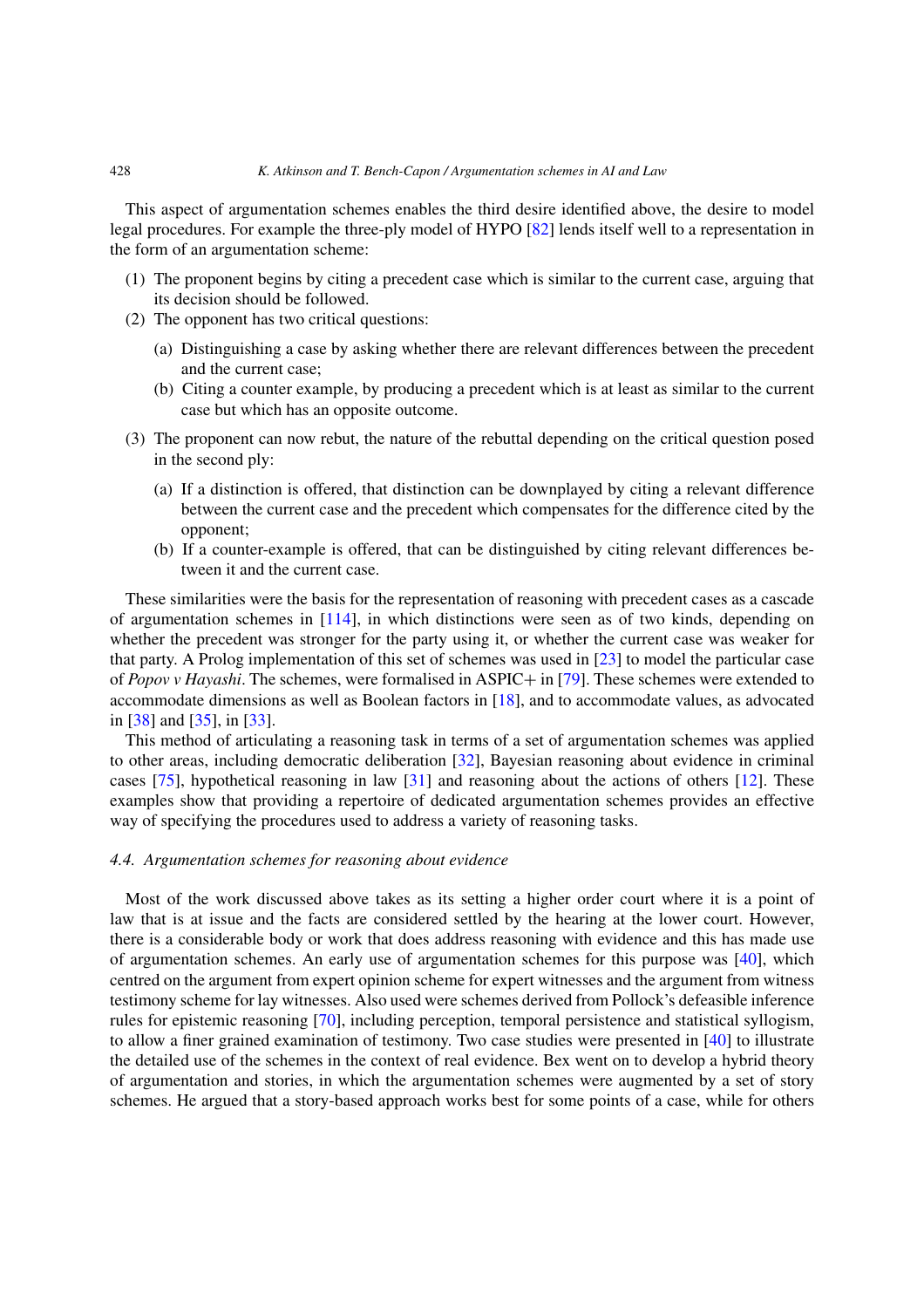an argumentative approach is the most natural. Arguments and stories therefore should be combined into one hybrid theory, where stories are used to causally explain the *explananda* (facts to be explained) and arguments based on evidence are used to support and attack these stories.

A comparison of the hybrid and argumentation only approaches can be made by considering two studies of the Simonshaven case: [\[39\]](#page-14-25) which uses the hybrid theory and [\[76\]](#page-16-28) which uses an argumentation approach.

## <span id="page-12-0"></span>*4.5. Argumentation schemes for statutory interpretation*

Another specific reasoning task which has been addressed using argumentation schemes is statutory interpretation [\[83](#page-16-29)[,102](#page-17-6)[,116\]](#page-17-13). In [\[65\]](#page-15-30) MacCormick and Summers identified eleven types of argument used when interpreting statutes. These included *Arguments from ordinary meaning*, suggesting that the statute be interpreted in accordance with the ways the terms are normally used, *Arguments from technical meaning*, allowing for technical meanings in appropriate contexts such as the regulation of a specialist activity, and *Arguments from contextual harmonization*, based on the need to consider particular passages in the light of the statute as a whole. An alternative approach was taken by Tarello [\[89\]](#page-16-30), who listed fourteen canons for interpretation, including such things as *Arguments a simili ad simile* (argument from analogy) and *Teleological arguments*, whereby an interpretation is supported by the rationality of the purpose the law would serve if so interpreted. These lists can be seen as complementary since Tarello's focuses on the kinds of input on which the interpretive argument is based (ordinary language, technical language, statutory context, precedent, etc.) while that of MacCormick and Summers focuses on the reasoning steps by which the interpretive argument is constituted. With so many types of argument available, it is unsurprising that there will be conflicts and so a way of adjudicating the strength of the various argument types is needed. Some legal traditions have criteria for this: for example Aleey and Dreier identified eight such criteria [\[5\]](#page-13-10) used in German law, such as that priority should be given to natural language over technical language in criminal law.

The argument types identified in  $[65]$  and  $[89]$  $[89]$  were used in  $[106]$  as the basis for a set of argumentation schemes for statutory interpretation. The schemes were classified into those that argued for an interpretation and those which argued against an interpretation. The positive schemes were further divided into arguments based on definition, analogical arguments, pragmatic arguments and arguments from authority. In all, sixteen positive and six negative schemes were identified. The schemes were then defined using premises, conclusions and critical questions as is usual for Walton's schemes. It was shown how the arguments could be evaluated using either ASPIC+ [\[68](#page-15-16)] or Carneades [\[50](#page-15-21)], and illustrated with a detailed case study.

Other work on statutory interpretation includes that of Zurek and Araszkiewicz [\[116](#page-17-13)] who also use agumentation schemes, although their approach is rather more abstract, and focuses on the problem of integrating interpretation with the entire argumentation process and the roles played by agents, rather than the structure of interpretive arguments. Araszkiewicz provides a full set of argumentation schemes and their critical questions are given in [\[6\]](#page-13-11).

# **5. Concluding remarks**

In this paper we have examined how Walton's conception of argumentation schemes has made a significant impact in AI and Law. It has been shown that the problems that he addressed using argumentation schemes were already live issues in AI and Law, where there had long been an interest in modelling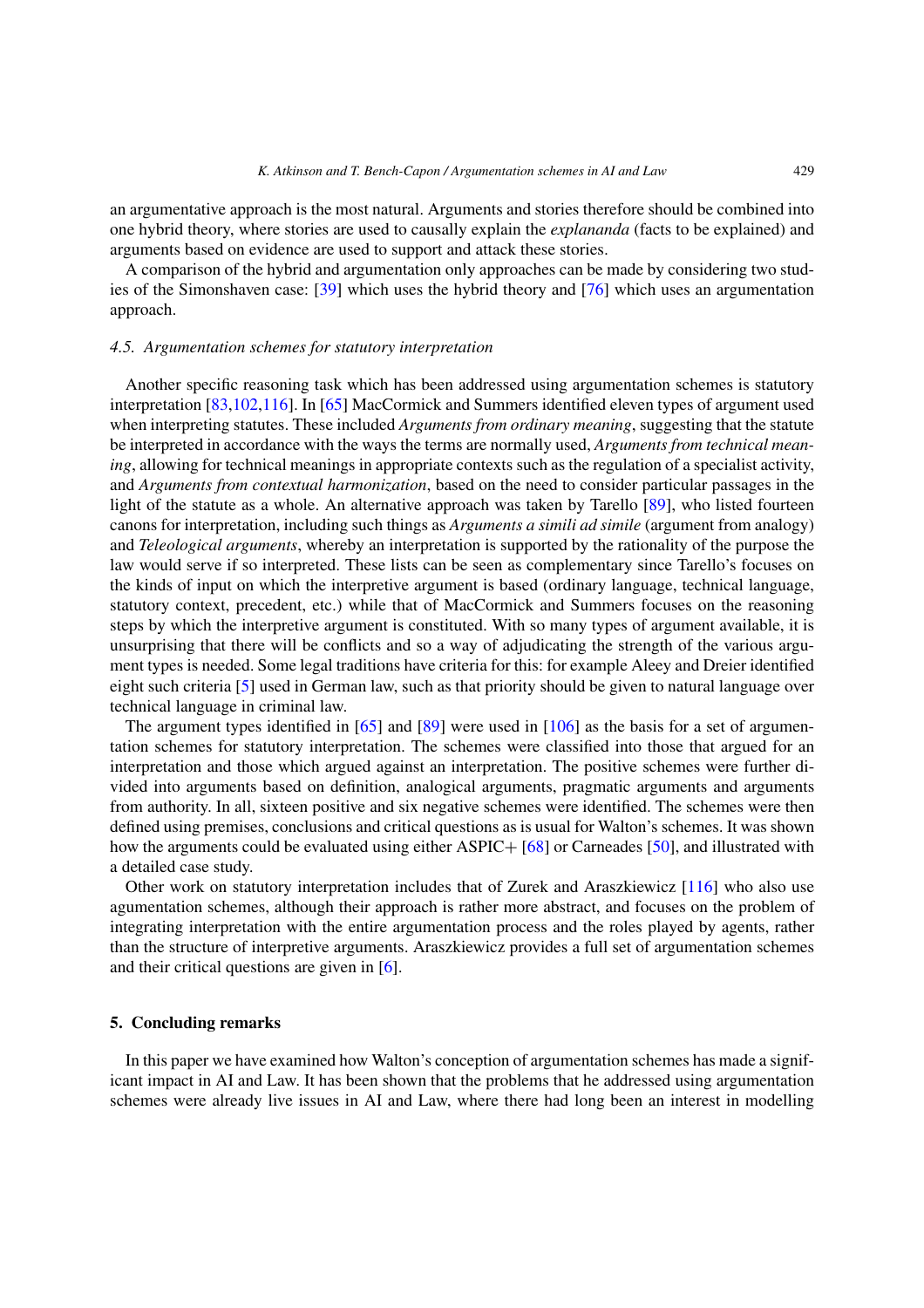#### 430 *K. Atkinson and T. Bench-Capon / Argumentation schemes in AI and Law*

the range of arguments employed by lawyers, exploring the dialectical nature of legal discourse, and accommodating the need to base arguments on cases as well as rules. Walton's schemes brought these hitherto diverse strands together: by offering the ability to generate and evaluate arguments of an extensible variety of forms, in a dialectical setting. One measure of their success is that the use of dialogue protocols to capture particular tasks involved in legal reasoning, which were highly popular in the 90s, has now almost disappeared in favour of using argumentation schemes for this purpose.

The advantages of using argumentation schemes are several:

- (1) They enable the use of a highly descriptive set of arguments to reflect the actual practice of reasoning for this task;
- (2) They cover normative aspects of the argumentation so that unsound arguments can be rejected through critical questions;
- (3) They can be readily implemented by operating on a knowledge base or on a state transition model of the domain;
- (4) They can be presented diagrammatically as a tree, or as a dialogue representing a persuasion or deliberation dialogue [\[19\]](#page-14-26) to provide a more satisfactory interaction with users.

Dung's seminal work on abstract argumentation frameworks [\[69](#page-15-1)] transformed work on formal argumentation by providing a unifying perspective from which to view the problems of that field. But in many important areas, including law, politics, and ethics, it is necessary also to model the informal argumentation used in critical discussion. Walton's argumentation schemes provided the unifying perspective from which to view this area of research, complementing Dung's work on formal evaluation. Together, using argumentation schemes to build argumentation frameworks and Dung's methods to evaluate them, we have a powerful means of modelling all areas of human discussion.

## **References**

- <span id="page-13-2"></span>[1] L. Al-Abdulkarim, K. Atkinson and T. Bench-Capon, From oral hearing to opinion in the US Supreme Court, in: *Proceedings of JURIX 2013*, 2013, pp. 1–10.
- <span id="page-13-4"></span>[2] V. Aleven, Teaching case-based argumentation through a model and examples, PhD thesis, University of Pittsburgh, 1997.
- <span id="page-13-3"></span>[3] V. Aleven and K.D. Ashley, Doing things with factors, in: *Proceedings of the 5th InternationalConference on Artificial Intelligence and Law*, 1995, pp. 31–41.
- <span id="page-13-5"></span>[4] R. Alexy, *A Theory of Legal Argumentation: The Theory of Rational Discourse as Theory of Legal Justification*, Clarendon Press, 1989.
- <span id="page-13-10"></span>[5] R. Alexy and R. Dreier, Statutory interpretation in the federal republic of Germany, in: *Interpreting Statutes. A Comparative Study*, N. MacCormick and R.S. Summers, eds, Dartmouth, 1991.
- <span id="page-13-11"></span>[6] M. Araszkiewicz, Critical questions to argumentation schemes in statutory interpretation, *Journal of Applied Logics* **8**(1) (2021), 291–320.
- <span id="page-13-0"></span>[7] A. Aristotle, *Topics I, VIII, and Selections*, Smith, Robin (trans.). Clarendon Press, 1997.
- <span id="page-13-6"></span><span id="page-13-1"></span>[8] K.D. Ashley, *Modeling Legal Arguments: Reasoning with Cases and Hypotheticals*, MIT Press, Cambridge, MA, 1990. [9] K. Atkinson, Introduction to special issue on modelling Popov v. Hayashi, *Artificial Intelligence and Law* **20**(1) (2012), 1–14. doi[:10.1007/s10506-012-9122-y.](https://doi.org/10.1007/s10506-012-9122-y)
- <span id="page-13-7"></span>[10] K. Atkinson and T. Bench-Capon, Practical reasoning as presumptive argumentation using action based alternating transition systems, *Artificial Intelligence* **171**(10–15) (2007), 855–874. doi[:10.1016/j.artint.2007.04.009.](https://doi.org/10.1016/j.artint.2007.04.009)
- <span id="page-13-8"></span>[11] K. Atkinson and T. Bench-Capon, Taking the long view: Looking ahead in practical reasoning, in: *Proceedings of COMMA 2014*, 2014, pp. 109–120.
- <span id="page-13-9"></span>[12] K. Atkinson and T. Bench-Capon, Taking account of the actions of others in value-based reasoning, *Artificial Intelligence* **254** (2018), 1–20. doi[:10.1016/j.artint.2017.09.002.](https://doi.org/10.1016/j.artint.2017.09.002)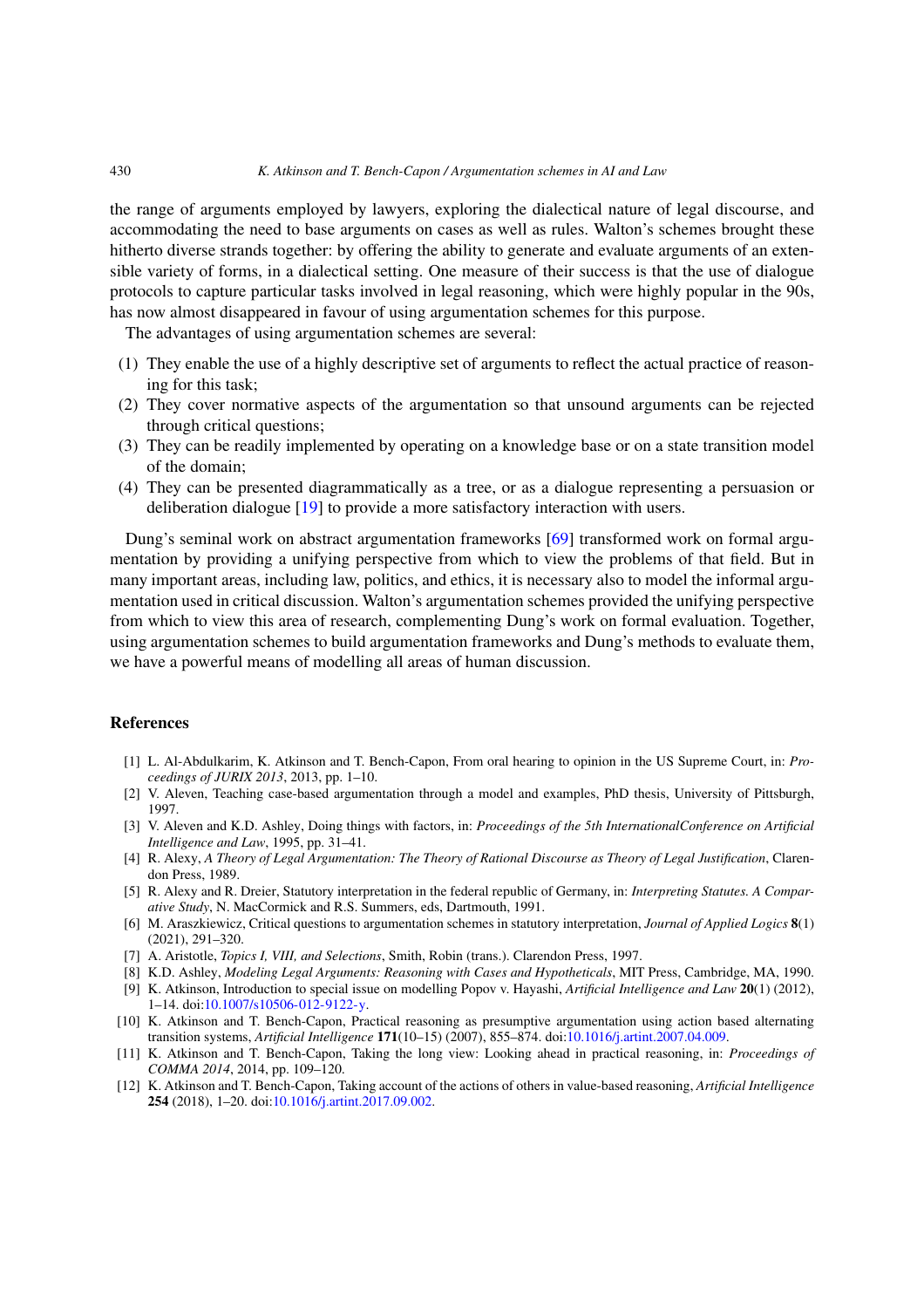- <span id="page-14-0"></span>[13] K. Atkinson, T. Bench-Capon, F. Bex, T.F. Gordon, H. Prakken, G. Sartor and B. Verheij, In memoriam Douglas N. Walton: The influence of Doug Walton on AI and Law, *Artificial Intelligence and Law* **28**(3) (2020), 1–46. doi[:10.1007/](https://doi.org/10.1007/s10506-020-09272-2) [s10506-020-09272-2.](https://doi.org/10.1007/s10506-020-09272-2)
- <span id="page-14-16"></span>[14] K. Atkinson, T. Bench-Capon, D. Cartwright and A. Wyner, Semantic models for policy deliberation, in: *Proceedings of the 13th International Conference on Artificial Intelligence and Law*, 2011, pp. 81–90. doi[:10.1145/2018358.2018369.](https://doi.org/10.1145/2018358.2018369)
- <span id="page-14-17"></span>[15] K. Atkinson, T. Bench-Capon and P. Mcburney, A dialogue game protocol for multi-agent argument over proposals for action, *Autonomous Agents and Multi-Agent Systems* **11**(2) (2005), 153–171. doi[:10.1007/s10458-005-1166-x.](https://doi.org/10.1007/s10458-005-1166-x)
- <span id="page-14-15"></span>[16] K. Atkinson, T. Bench-Capon and P. McBurney, Computational representation of practical argument, *Synthese* **152**(2) (2006), 157–206. doi[:10.1007/s11229-005-3488-2.](https://doi.org/10.1007/s11229-005-3488-2)
- <span id="page-14-18"></span>[17] K. Atkinson, T. Bench-Capon and P. McBurney, Parmenides: Facilitating deliberation in democracies, *Artificial Intelligence and Law* **14**(4) (2006), 261–275. doi[:10.1007/s10506-006-9001-5.](https://doi.org/10.1007/s10506-006-9001-5)
- <span id="page-14-21"></span>[18] K. Atkinson, T. Bench-Capon, H. Prakken and A. Wyner, Argumentation schemes for reasoning about factors with dimensions, in: *Proceedings of JURIX 2013*, 2013, pp. 39–48.
- <span id="page-14-26"></span>[19] K. Atkinson, T. Bench-Capon and D. Walton, Distinctive features of persuasion and deliberation dialogues, *Argument & Computation* **4**(2) (2013), 105–127. doi[:10.1080/19462166.2012.708670.](https://doi.org/10.1080/19462166.2012.708670)
- <span id="page-14-8"></span>[20] T. Bench-Capon, Support for policy makers: Formulating legislation with the aid of logical models, in: *Proceedings of the 1st International Conference on Artificial Intelligence and Law*, 1987, pp. 181–189.
- <span id="page-14-6"></span>[21] T. Bench-Capon, Arguing with cases, in: *Proceedings of JURIX 1997*, 1997, pp. 85–100.
- <span id="page-14-12"></span>[22] T. Bench-Capon, Specification and implementation of Toulmin dialogue game, in: *Proceedings of JURIX 1998*, 1998, pp. 5–20.
- <span id="page-14-20"></span>[23] T. Bench-Capon, Representing Popov V Hayashi with dimensions and factors, *Artificial Intelligence and Law* **20**(1) (2012), 15–35. doi[:10.1007/s10506-012-9118-7.](https://doi.org/10.1007/s10506-012-9118-7)
- <span id="page-14-5"></span>[24] T. Bench-Capon, HYPO's legacy: Introduction to the virtual special issue, *Artificial Intelligence and Law* **25**(2) (2017), 205–250. doi[:10.1007/s10506-017-9201-1.](https://doi.org/10.1007/s10506-017-9201-1)
- <span id="page-14-14"></span>[25] T. Bench-Capon and K. Atkinson, Dimensions and values for legal CBR, in: *Proceedings of JURIX 2017*, 2017, pp. 27– 32.
- <span id="page-14-19"></span>[26] T. Bench-Capon, K. Atkinson and A. Wyner, Using argumentation to structure e-participation in policy making, in: *Transactions on Large-Scale Data-and Knowledge-Centered Systems XVIII*, Springer, 2015, pp. 1–29.
- <span id="page-14-10"></span>[27] T. Bench-Capon, F. Coenen and P. Orton, Argument-based explanation of the British nationality act as a logic program, *Information and Communications Technology Law* **2**(1) (1993), 53–66. doi[:10.1080/13600834.1993.9965668.](https://doi.org/10.1080/13600834.1993.9965668)
- <span id="page-14-7"></span>[28] T. Bench-Capon and P. Leng, Developing heuristics for the argument based explanation of negation in logic programs, in: *Proceedings of the AAAI-Workshop on Computational Dialectics*, 1994, pp. 1–8.
- <span id="page-14-9"></span>[29] T. Bench-Capon, D. Lowes and A. McEnery, Argument-based explanation of logic programs, *Knowledge-Based Systems* **4**(3) (1991), 177–183. doi[:10.1016/0950-7051\(91\)90007-O.](https://doi.org/10.1016/0950-7051(91)90007-O)
- <span id="page-14-1"></span>[30] T. Bench-Capon and S. Modgil, Case law in extended argumentation frameworks, in: *Proceedings of the 12th International Conference on Artificial Intelligence and Law*, 2009, pp. 118–127. doi[:10.1145/1568234.1568248.](https://doi.org/10.1145/1568234.1568248)
- <span id="page-14-13"></span>[31] T. Bench-Capon and H. Prakken, Using argument schemes for hypothetical reasoning in law, *Artificial Intelligence and Law* **18**(2) (2010), 153–174. doi[:10.1007/s10506-010-9094-8.](https://doi.org/10.1007/s10506-010-9094-8)
- <span id="page-14-24"></span>[32] T. Bench-Capon, H. Prakken and W. Visser, Argument schemes for two-phase democratic deliberation, in: *Proceedings of the 13th International Conference on Artificial Intelligence and Law*, 2011, pp. 21–30. doi[:10.1145/2018358.2018361.](https://doi.org/10.1145/2018358.2018361)
- <span id="page-14-23"></span>[33] T. Bench-Capon, H. Prakken, A. Wyner and K. Atkinson, Argument schemes for reasoning with legal cases using values, in: *Proceedings of the Fourteenth International Conference on Artificial Intelligence and Law*, 2013, pp. 13–22. doi[:10.](https://doi.org/10.1145/2514601.2514604) [1145/2514601.2514604.](https://doi.org/10.1145/2514601.2514604)
- <span id="page-14-2"></span>[34] T. Bench-Capon, G. Robinson, T. Routen and M.J. Sergot, Logic programming for large scale applications in law: A formalisation of supplementary benefit legislation, in: *Proceedings of the 1st International Conference on Artificial Intelligence and Law*, 1987, pp. 190–198.
- <span id="page-14-4"></span>[35] T. Bench-Capon and G. Sartor, A model of legal reasoning with cases incorporating theories and values, *Artificial Intelligence* **150**(1–2) (2003), 97–143. doi[:10.1016/S0004-3702\(03\)00108-5.](https://doi.org/10.1016/S0004-3702(03)00108-5)
- <span id="page-14-3"></span>[36] T. Bench-Capon and M. Sergot, Towards a rule-based representation of open texture in law, in: *Computer Power and Legal Language*, C. Walter, ed., Quorum Books, New York, 1988, pp. 39–61.
- <span id="page-14-11"></span>[37] T. Bench-Capon and G. Staniford, PLAID: Proactive legal assistance, in: *Proceedings of the 5th International Conference on Artificial Intelligence and Law*, 1995, pp. 81–88.
- <span id="page-14-22"></span>[38] D.H. Berman and C.D. Hafner, Representing teleological structure in case-based legal reasoning: The missing link, in: *Proceedings of the 4th International Conference on Artificial Intelligence and Law*, 1993, pp. 50–59.
- <span id="page-14-25"></span>[39] F. Bex, The hybrid theory of stories and arguments applied to the Simonshaven case, *Topics in Cognitive Science* **12**(4) (2020), 1152–1174. doi[:10.1111/tops.12426.](https://doi.org/10.1111/tops.12426)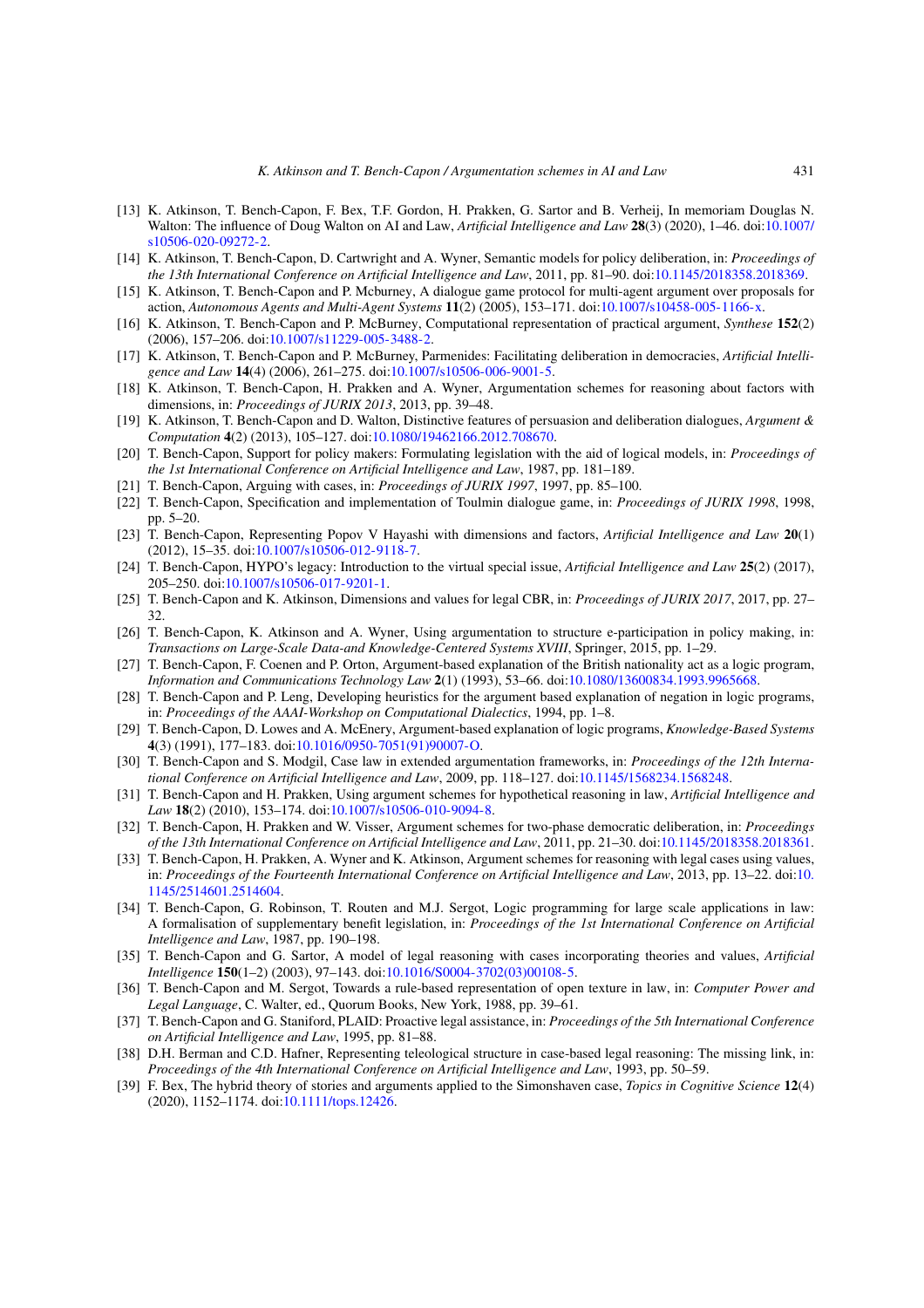- <span id="page-15-28"></span>[40] F. Bex, H. Prakken, C. Reed and D. Walton, Towards a formal account of reasoning about evidence: Argumentation schemes and generalisations, *Artificial Intelligence and Law* **11**(2) (2003), 125–165. doi[:10.1023/B:ARTI.0000046007.](https://doi.org/10.1023/B:ARTI.0000046007.11806.9a) [11806.9a.](https://doi.org/10.1023/B:ARTI.0000046007.11806.9a)
- <span id="page-15-5"></span>[41] C. Biagioli, P. Mariani and D.T. Esplex, A rule and conceptual model for representing statutes, in: *Proceedings of the 1st International Conference on Artificial Intelligence and Law*, ACM, 1987, pp. 240–251.
- <span id="page-15-23"></span>[42] D.G. Bobrow, Qualitative reasoning about physical systems: An introduction, *Artificial intelligence* **24**(1–3) (1984), 1–5. doi[:10.1016/0004-3702\(84\)90036-5.](https://doi.org/10.1016/0004-3702(84)90036-5)
- <span id="page-15-26"></span>[43] G. Brewka and T.F. Gordon, Carneades and abstract dialectical frameworks: A reconstruction, in: *Proceedings of COMMA 2010*, 2010, pp. 3–12.
- <span id="page-15-3"></span>[44] B. Buchanan and E. Shortliffe, *The MYCIN Experiments of the Stanford Heuristic Programming Project*, Addison-Wasley, Reading, MA, 1984.
- <span id="page-15-8"></span>[45] J.P. Dick, Representation of legal text for conceptual retrieval, in: *Proceedings of the 3rd International Conference on Artificial Intelligence and Law*, 1991, pp. 244–253. doi[:10.1145/112646.112676.](https://doi.org/10.1145/112646.112676)
- <span id="page-15-15"></span>[46] H. Donald and Berman, Developer's choice in the legal domain: The Sisyphean journey with cbr or down hill with rules, in: *Proceedings of the Third International Conference on Artificial Intelligence and Law*, 1991, pp. 307–309.
- <span id="page-15-2"></span>[47] T.F. Gordon, The pleadings game, *Artificial Intelligence and Law* **2**(4) (1993), 239–292. doi[:10.1007/BF00871972.](https://doi.org/10.1007/BF00871972)
- <span id="page-15-20"></span>[48] T.F. Gordon, Introducing the Carneades web application, in: *Proceedings of the Fourteenth International Conference on Artificial Intelligence and Law*, 2013, pp. 243–244. doi[:10.1145/2514601.2514637.](https://doi.org/10.1145/2514601.2514637)
- <span id="page-15-19"></span>[49] T.F. Gordon, H. Friedrich and D. Walton, Representing argumentation schemes with constraint handling rules (chr), *Argument & Computation* **9**(2) (2018), 91–119. doi[:10.3233/AAC-180039.](https://doi.org/10.3233/AAC-180039)
- <span id="page-15-21"></span>[50] T.F. Gordon, H. Prakken and D. Walton, The Carneades model of argument and burden of proof, *Artificial Intelligence* **171**(10–15) (2007), 875–896. doi[:10.1016/j.artint.2007.04.010.](https://doi.org/10.1016/j.artint.2007.04.010)
- <span id="page-15-17"></span>[51] T.F. Gordon and D. Walton, Legal reasoning with argumentation schemes, in: *Proceedings of the 12th International Conference on Artificial Intelligence and Law*, 2009, pp. 137–146. doi[:10.1145/1568234.1568250.](https://doi.org/10.1145/1568234.1568250)
- <span id="page-15-22"></span>[52] T.F. Gordon and D. Walton, Proof burdens and standards, in: *Argumentation in Artificial Intelligence*, I. Rahwan and G. Simari, eds, Springer, 2009, pp. 239–258. doi[:10.1007/978-0-387-98197-0\\_12.](https://doi.org/10.1007/978-0-387-98197-0_12)
- <span id="page-15-18"></span>[53] T.F. Gordon and D. Walton, A Carneades reconstruction of Popov V Hayashi, *Artificial Intelligence and Law* **20**(1) (2012), 37–56. doi[:10.1007/s10506-012-9120-0.](https://doi.org/10.1007/s10506-012-9120-0)
- <span id="page-15-11"></span>[54] T.F. Gordon and D. Walton, Formalizing balancing arguments, in: *Proceedings of COMMA 2016*, 2016, pp. 327–338.
- <span id="page-15-25"></span>[55] K. Greenwood, T. Bench-Capon and P. McBurney, Structuring dialogue between the people and their representatives, in: *International Conference on Electronic Government*, Springer, 2003, pp. 55–62. doi[:10.1007/10929179\\_9.](https://doi.org/10.1007/10929179_9)
- <span id="page-15-24"></span>[56] K. Greenwood, T. Bench-Capon and P. McBurney, Towards a computational account of persuasion in law, in: *Proceedings of the 9th International Conference on Artificial Intelligence and Law*, 2003, pp. 22–31. doi[:10.1145/1047788.](https://doi.org/10.1145/1047788.1047792) [1047792.](https://doi.org/10.1145/1047788.1047792)
- <span id="page-15-10"></span>[57] J.C. Hage, A theory of legal reasoning and a logic to match, *Artificial Intelligence and Law* **4**(3–4) (1996), 199–273. doi[:10.1007/BF00118493.](https://doi.org/10.1007/BF00118493)
- <span id="page-15-13"></span>[58] C.L. Hamblin, *Fallacies*, Methuen, London, 1970.
- <span id="page-15-0"></span>[59] H. Hansen, Fallacies, in: *The Stanford Encyclopedia of Philosophy*, E.N. Zalta, ed., summer 2020 edn, Metaphysics Research Lab, Stanford University, 2020.
- <span id="page-15-27"></span>[60] C. Jaap, Hage, R. Leenes and A.R. Lodder, Hard cases: A procedural approach, *Artificial Intelligence and Law* **2**(2) (1993), 113–167.
- <span id="page-15-4"></span>[61] R. Kowalski, The treatment of negation in logic programs for representing legislation, in: *Proceedings of the 2nd International Conference on Artificial Intelligence and Law*, 1989, pp. 11–15.
- <span id="page-15-12"></span>[62] M. Lauritsen, On balance, *Artificial Intelligence and Law* **23**(1) (2015), 23–42. doi[:10.1007/s10506-015-9163-0.](https://doi.org/10.1007/s10506-015-9163-0)
- <span id="page-15-9"></span>[63] R.P. Loui and J. Norman, Rationales and argument moves, *Artificial Intelligence and Law* **3**(3) (1995), 159–189. doi[:10.](https://doi.org/10.1007/BF00872529) [1007/BF00872529.](https://doi.org/10.1007/BF00872529)
- <span id="page-15-6"></span>[64] L.S. Lutomski, The design of an attorney's statistical consultant, in: *Proceedings of the 2nd International Conference on Artificial Intelligence and Law*, ACM, 1989, pp. 224–233.
- <span id="page-15-30"></span>[65] D.N. MacCormick and R.S. Summers, *Interpreting Statutes: A Comparative Study*, Dartmouth, 1991.
- <span id="page-15-14"></span>[66] J.D. Mackenzie, Question-begging in non-cumulative systems, *Journal of Philosophical Logic* **8**(1) (1979), 117–133.
- <span id="page-15-7"></span>[67] C.C. Marshall, Representing the structure of a legal argument, in: *Proceedings of the 2nd International Conference on Artificial Intelligence and Law*, ACM, 1989, pp. 121–127.
- <span id="page-15-16"></span>[68] S. Modgil and H. Prakken, The ASPIC+ framework for structured argumentation: A tutorial, *Argument & Computation* **5**(1) (2014), 31–62. doi[:10.1080/19462166.2013.869766.](https://doi.org/10.1080/19462166.2013.869766)
- <span id="page-15-1"></span>[69] Phan and M. Dung, On the acceptability of arguments and its fundamental role in nonmonotonic reasoning, logic programming and n-person games, *Artificial intelligence* **77**(2) (1995), 321–357. doi[:10.1016/0004-3702\(94\)00041-X.](https://doi.org/10.1016/0004-3702(94)00041-X)
- <span id="page-15-29"></span>[70] J.L. Pollock, *Cognitive Carpentry: A Blueprint for How to Build a Person*, MIT Press, 1995.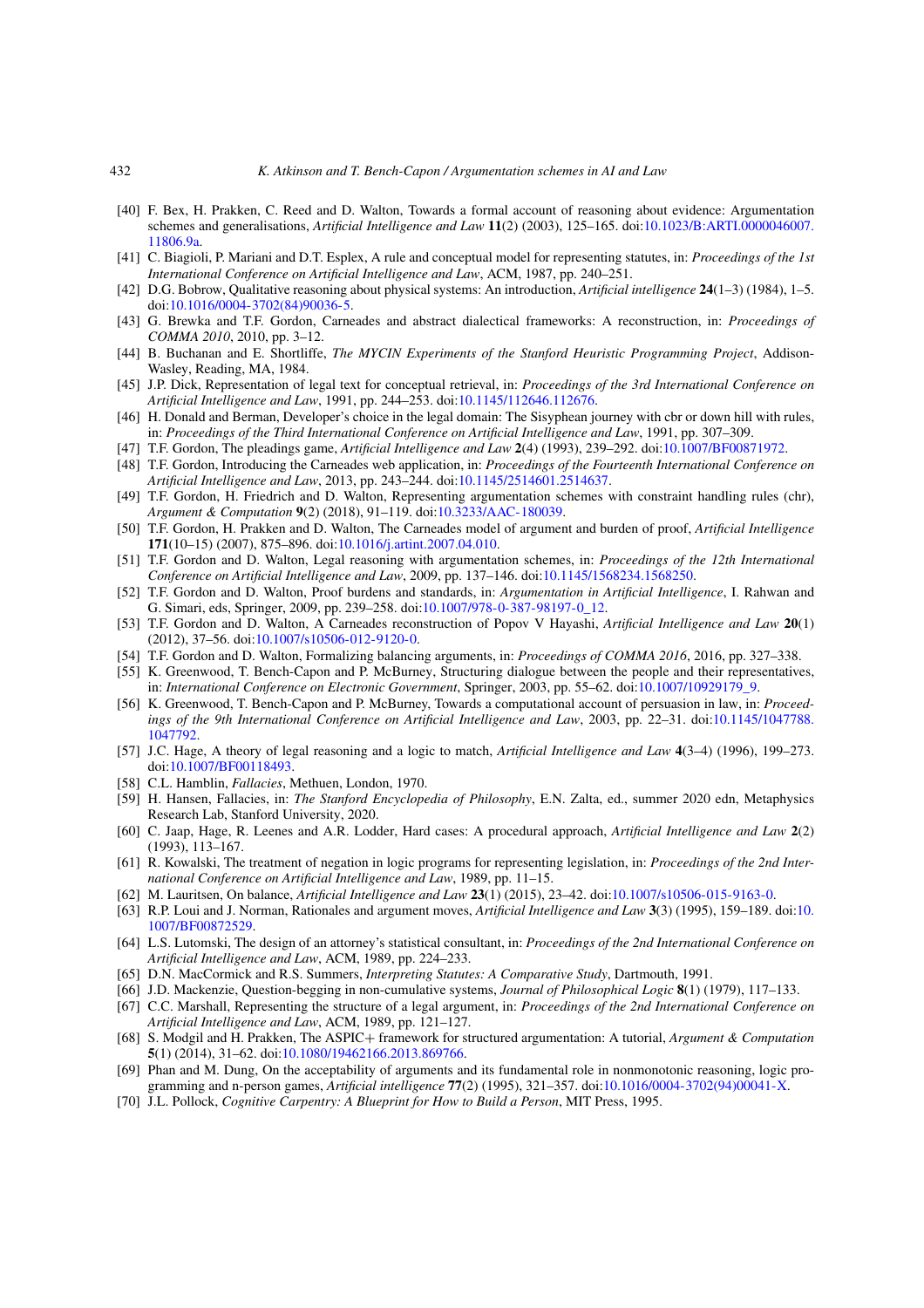- <span id="page-16-9"></span>[71] H. Prakken, A tool in modelling disagreement in law: Preferring the most specific argument, in: *Proceedings of the 3rd International Conference on Artificial Intelligence and Law*, 1991, pp. 165–174. doi[:10.1145/112646.112666.](https://doi.org/10.1145/112646.112666)
- <span id="page-16-3"></span>[72] H. Prakken, From logic to dialectics in legal argument, in: *Proceedings of the 5th International Conference on Artificial Intelligence and Law*, 1995, pp. 165–174.
- <span id="page-16-12"></span>[73] H. Prakken, Formal systems for persuasion dialogue, *Knowledge Engineering Review* **21**(2) (2006), 163. doi[:10.1017/](https://doi.org/10.1017/S0269888906000865) [S0269888906000865.](https://doi.org/10.1017/S0269888906000865)
- <span id="page-16-2"></span>[74] H. Prakken, On the nature of argument schemes, in: *Dialectics, Dialogue and Argumentation. an Examination of Douglas Walton's Theories of Reasoning and Argument*, 2010, pp. 167–185.
- <span id="page-16-27"></span>[75] H. Prakken, Argument schemes for discussing Bayesian modellings of complex criminal cases, in: *Proceedings of JURIX 2017*, 2017, pp. 69–78.
- <span id="page-16-28"></span>[76] H. Prakken, An argumentation-based analysis of the Simonshaven case, *Topics in Cognitive Science* **12**(4) (2020), 1068– 1091. doi[:10.1111/tops.12418.](https://doi.org/10.1111/tops.12418)
- <span id="page-16-17"></span>[77] H. Prakken and G. Sartor, A dialectical model of assessing conflicting arguments in legal reasoning, *Artificial Intelligence and Law* **4**(3–4) (1996), 331–368. doi[:10.1007/BF00118496.](https://doi.org/10.1007/BF00118496)
- <span id="page-16-11"></span>[78] H. Prakken and G. Sartor, Modelling reasoning with precedents in a formal dialogue game, *Artificial Intelligence and Law* **6**(2–4) (1998), 231–287. doi[:10.1023/A:1008278309945.](https://doi.org/10.1023/A:1008278309945)
- <span id="page-16-18"></span>[79] H. Prakken, A. Wyner, T. Bench-Capon and K. Atkinson, A formalization of argumentation schemes for legal case-based reasoning in ASPIC+, *Journal of Logic and Computation* **25**(5) (2015), 1141–1166. doi[:10.1093/logcom/ext010.](https://doi.org/10.1093/logcom/ext010)
- <span id="page-16-25"></span>[80] C. Reed and G.R. Araucaria, Software for argument analysis, diagramming and representation, *International Journal on Artificial Intelligence Tools* **13**(04) (2004), 961–979. doi[:10.1142/S0218213004001922.](https://doi.org/10.1142/S0218213004001922)
- <span id="page-16-4"></span>[81] E.L. Rissland, Examples in legal reasoning: Legal hypotheticals, in: *Proceedings of the 8th International Joint Conference on Artificial Intelligence*, 1983, pp. 90–93.
- <span id="page-16-7"></span>[82] E.L. Rissland and K.D. Ashley, A case-based system for trade secrets law, in: *Proceedings of the 1st International Conference on Artificial Intelligence and Law*, 1987, pp. 60–66.
- <span id="page-16-29"></span>[83] G. Sartor, D. Walton, F. Macagno and A. Rotolo, Argumentation schemes for statutory interpretation: A logical analysis, in: *Proceedings of JURIX 2014*, 2014, pp. 11–20.
- <span id="page-16-10"></span>[84] U.J. Schild and S. Herzog, The use of meta-rules in rule based legal computer systems, in: *Proceedings of the 4th International Conference on Artificial Intelligence and Law*, 1993, pp. 100–109.
- <span id="page-16-8"></span>[85] M.J. Sergot, F. Sadri, R.A. Kowalski, F. Kriwaczek, P. Hammond and H.T. Cory, The British nationality act as a logic program, *Communications of the ACM* **29**(5) (1986), 370–386. doi[:10.1145/5689.5920.](https://doi.org/10.1145/5689.5920)
- <span id="page-16-13"></span>[86] D.M. Sherman, Expert systems and ICAI in tax law: Killing two birds with one ai stone, in: *Proceedings of the 2nd International Conference on Artificial Intelligence and Law*, ACM, 1989, pp. 74–80.
- <span id="page-16-14"></span>[87] D.B. Skalak and E.L. Rissland, Arguments and cases: An inevitable intertwining, *Artificial Intelligence and Law* **1**(1) (1992), 3–44. doi[:10.1007/BF00118477.](https://doi.org/10.1007/BF00118477)
- <span id="page-16-16"></span>[88] G. Storrs, Group decision making, in: *Knowledge-Based Systems and Legal Applications*, T. Bench-Capon, ed., Academic Press, London, 1991, pp. 295–308. doi[:10.1016/B978-0-12-086441-6.50022-2.](https://doi.org/10.1016/B978-0-12-086441-6.50022-2)
- <span id="page-16-30"></span>[89] G. Tarello, in: *L'interpretazione della Legge*, Giuffrè: Milan, 1980.
- <span id="page-16-5"></span>[90] L. Thorne McCarty, Reflections on TAXMAN: An experiment in Artificial Intelligence and legal reasoning, *Harvard Law Review* **90** (1976), 837.
- <span id="page-16-15"></span>[91] S.E. Toulmin, *The Uses of Argument*, Cambridge University Press, 1958.
- <span id="page-16-26"></span>[92] B. van Gijzel and H. Prakken, Relating Carneades with abstract argumentation via the ASPIC+ framework for structured argumentation, *Argument & Computation* **3**(1) (2012), 21–47. doi[:10.1080/19462166.2012.661766.](https://doi.org/10.1080/19462166.2012.661766)
- <span id="page-16-19"></span>[93] B. Verheij, Legal decision making as dialectical theory construction with argumentation schemes, in: *Proceedings of the 8th International Conference on Artificial Intelligence and Law*, 2001, pp. 225–226. doi[:10.1145/383535.383565.](https://doi.org/10.1145/383535.383565)
- <span id="page-16-20"></span>[94] B. Verheij, Deflog: On the logical interpretation of prima facie justified assumptions, *Journal of Logic and Computation* **13**(3) (2003), 319–346. doi[:10.1093/logcom/13.3.319.](https://doi.org/10.1093/logcom/13.3.319)
- <span id="page-16-21"></span>[95] B. Verheij, Dialectical argumentation with argumentation schemes: An approach to legal logic, *Artificial intelligence and Law* **11**(2) (2003), 167–195. doi[:10.1023/B:ARTI.0000046008.49443.36.](https://doi.org/10.1023/B:ARTI.0000046008.49443.36)
- <span id="page-16-6"></span>[96] A. von der Lieth Gardner, *An Artificial Intelligence Approach to Legal Reasoning*, Bradford Books, MIT Press, 1984.
- <span id="page-16-0"></span>[97] D. Walton, *Argumentation Schemes for Presumptive Reasoning*, Lawrence Erlbaum Associates, 1996.
- <span id="page-16-23"></span>[98] D. Walton, Argument from analogy in legal rhetoric, *Artificial intelligence and law* **21**(3) (2013), 279–302. doi[:10.1007/](https://doi.org/10.1007/s10506-013-9139-x) [s10506-013-9139-x.](https://doi.org/10.1007/s10506-013-9139-x)
- <span id="page-16-24"></span>[99] D. Walton, Baseballs and arguments from fairness, *Artificial Intelligence and Law* **22**(4) (2014), 423–449. doi[:10.1007/](https://doi.org/10.1007/s10506-013-9151-1) [s10506-013-9151-1.](https://doi.org/10.1007/s10506-013-9151-1)
- <span id="page-16-1"></span>[100] D. Walton, On a razor's edge: Evaluating arguments from expert opinion, *Argument & computation* **5**(2-3) (2014), 139– 159.
- <span id="page-16-22"></span>[101] D. Walton, Using argumentation schemes to find motives and intentions of a rational agent, *Argument & Computation* **10**(3) (2019), 233–275. doi[:10.3233/AAC-190480.](https://doi.org/10.3233/AAC-190480)